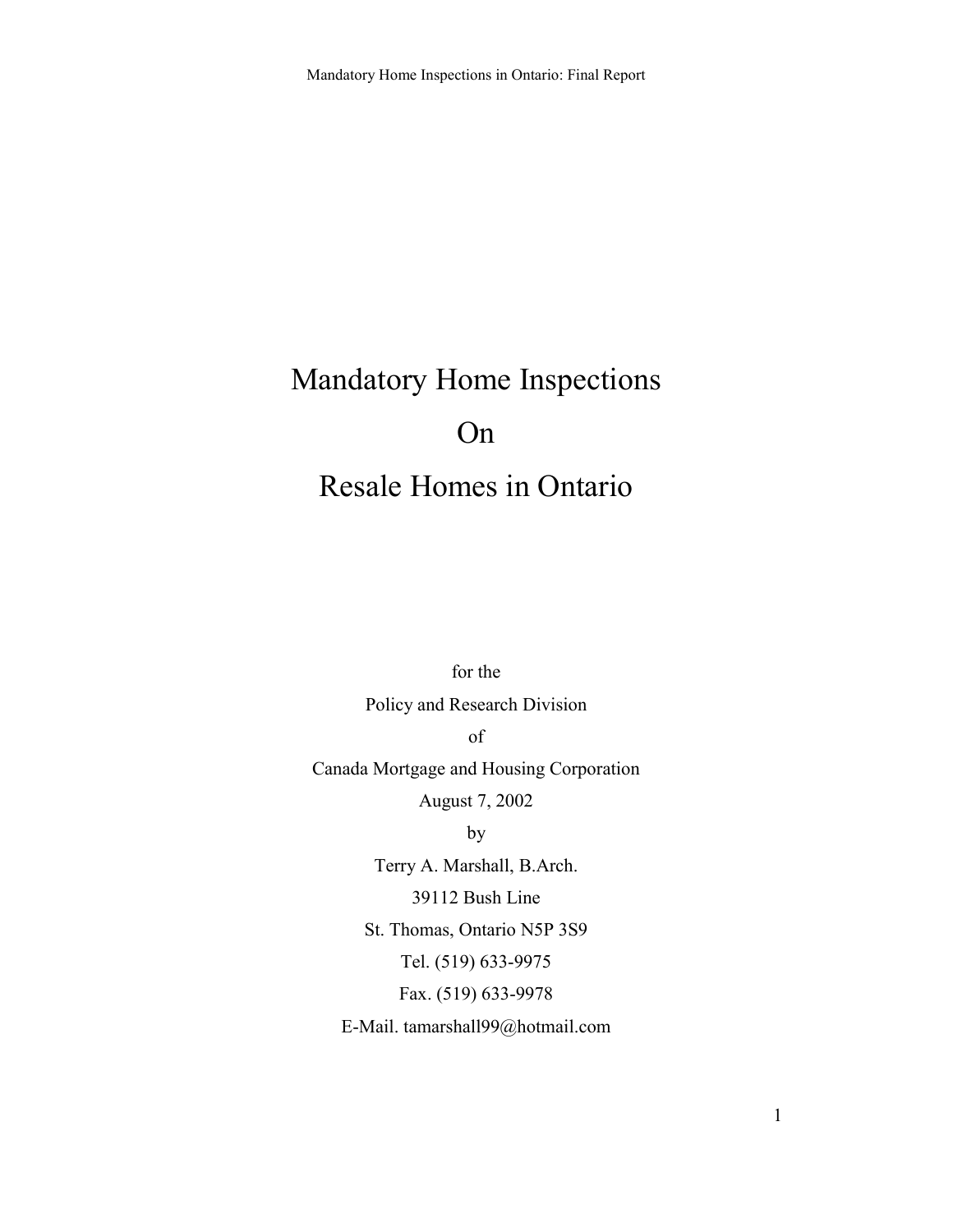# Table of Contents

| As Part of the Resale Home Process * As a Service Prior to           |
|----------------------------------------------------------------------|
| Home Listing * Vendor/Seller Benefits * Stakeholder Benefits         |
|                                                                      |
| Current Number of Home Inspectors * Current Industry Capabilities    |
|                                                                      |
| Timing of the Home Inspection * Level of Home Inspection             |
| Role of the Real Estate Industry * Realtor's Attitude                |
| Homebuyer/Purchasers Attitude                                        |
| . 14                                                                 |
| Technical Implications * Legal Implications * Financial Implications |
| <b>Inspector Liabilities</b>                                         |
| Inspection Industry Liabilities * Insurance Industry Liabilities     |
| Financial/Lending Institution Liabilities                            |
| <b>Politics of Mandatory Home Inspections</b>                        |
| The Driving Force * The Governing Body * The Role of OAHI            |
| The Role of Realtors                                                 |
| .23                                                                  |
| Home Inspection Courses * Inspection Industry Conferences            |
| 24                                                                   |
| Meetings to Discuss Home Inspection Issues * National Inspection     |
| Industry Initiatives * Canadian Home Inspectors and Building         |
| Officials Steering Committee for National Standards * Initiatives    |
| By Public Building Officials * OBOA (Message from the President)     |
|                                                                      |
|                                                                      |
| Voluntary vs. Mandatory * Negative Impacts of Mandatory              |
| Home Inspections * Positive Impacts of Voluntary Home Inspections    |
| <b>Appendices</b>                                                    |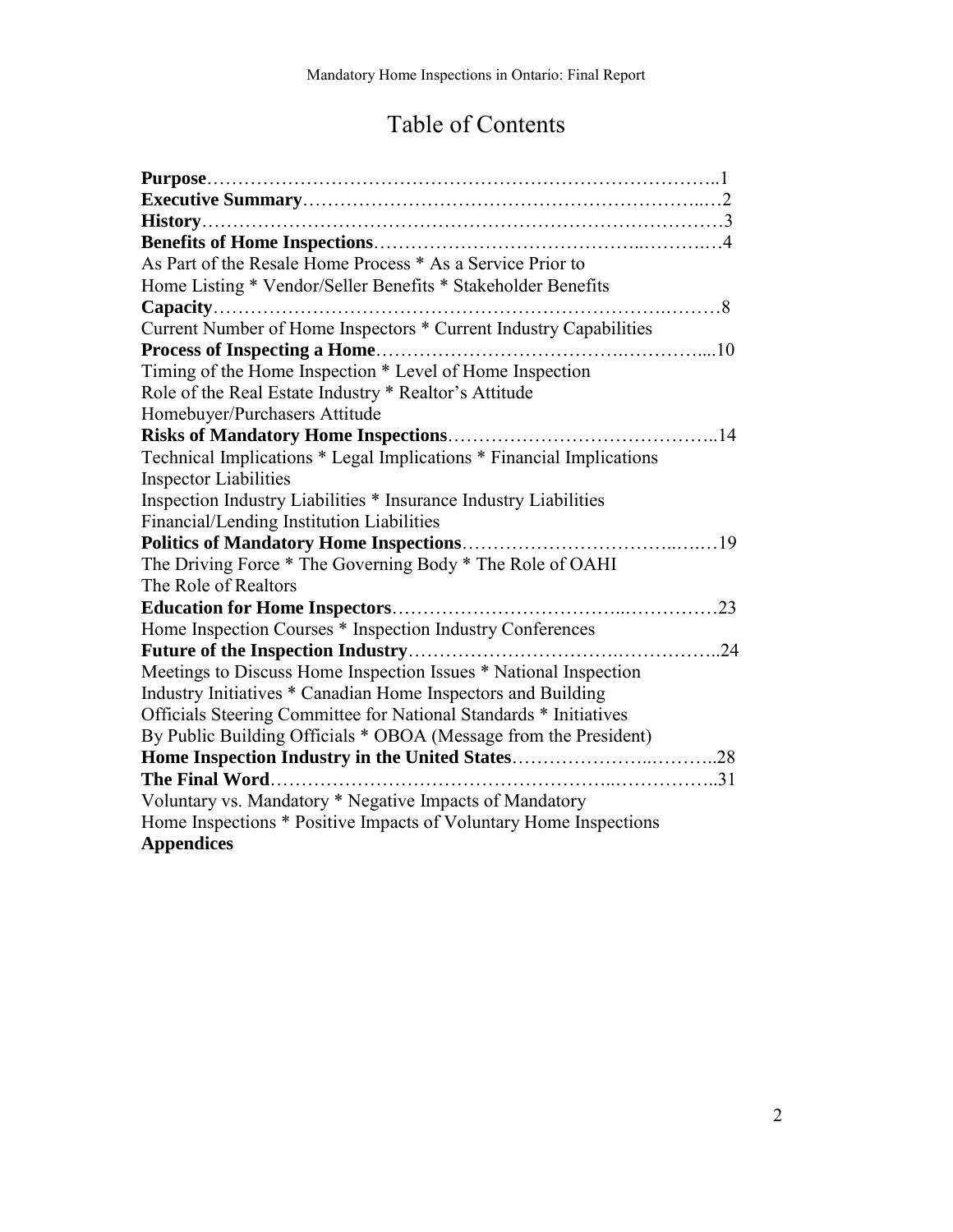# Acknowledgements

The successful completion of this research would not have been possible without the comments and opinions of those listed below. There were a number of industry professionals who provided assistance with this research and I acknowledge their contribution with thanks. I apologize for my oversight, if I have excluded the names of any individuals. The conclusions and opinions expressed in this report are those of the author, and do not necessarily reflect the views of these individuals:

Alan Carson, Carson Dunlop and Associates Ltd. Jeff Clarke, Baker Street Home Inspections Services Inc. Terry Carson, Guardian Home Inspectors Inc. Brian Crewe, Les Enterprises Ron Nokes, Supreme Home Inspections Inc. Trevor Welby-Solomon, Pillar to Post Home Inspections Inc. Paul Wilson, Paul Wilson Home Inspectors Alden E. Gibson, R.H.I. George Webb, R.H.I. Graham Clarke, R.H.I. Bill Mullen, Bluewater Home Inspection Claude Lawrenson, Ontario Home Inspections Inc. John Devries, Town of Richmond Hill Susan Glassford, Muskoka & Haliburton Association of Realtors Teresa Courneyea, Consumer's Association of Canada John Archer, National Research Council Barb Mullally-Pauly, Natural Resources Canada Jason Tetreault, GE Capital Boris Shapas, Canada Mortgage and Housing Corporation Darrel Smith, Canada Mortgage and Housing Corporation John Kiedrowski, Consultant/Project Manager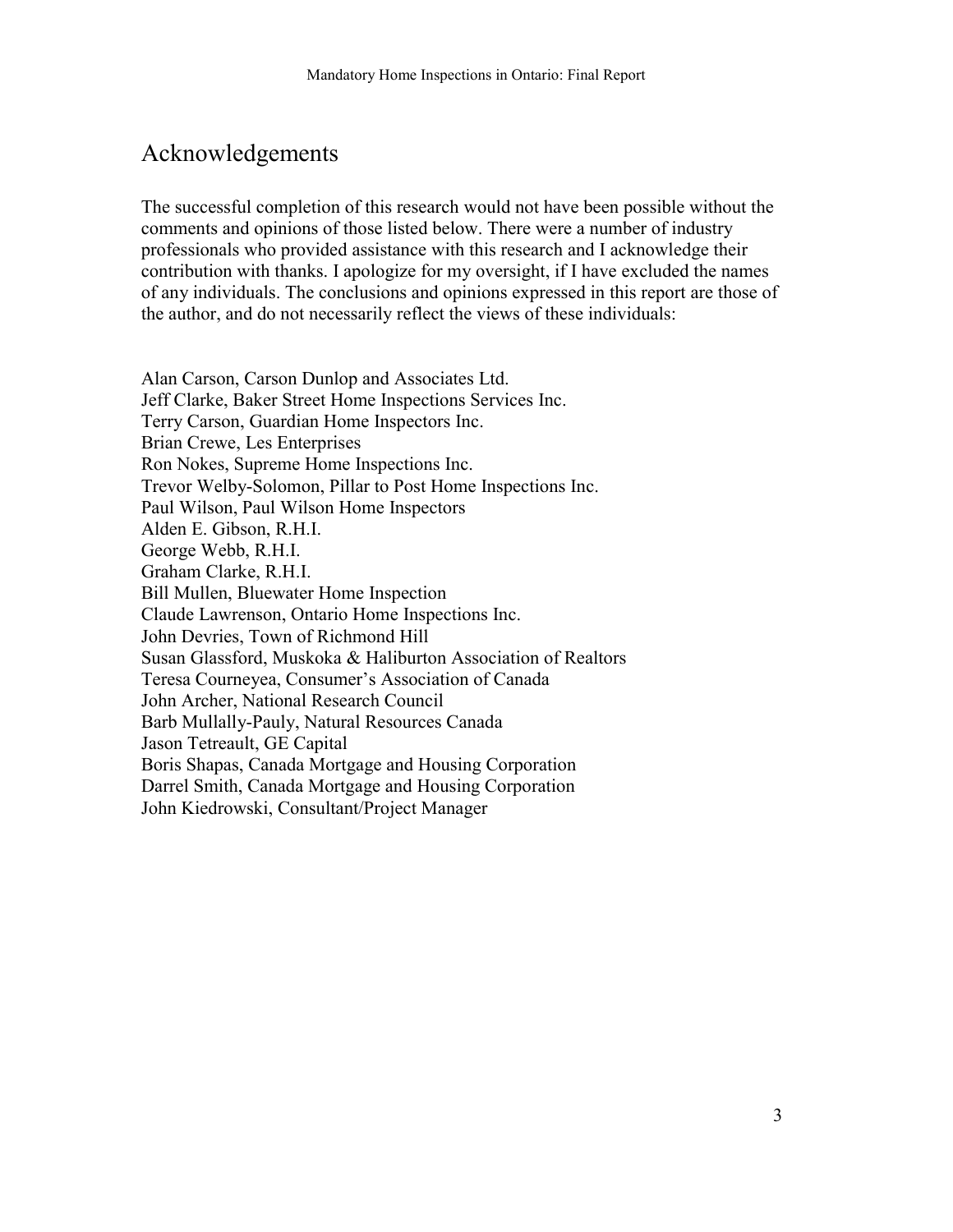# Purpose

This research was conducted to discuss the issue of mandatory home inspections for resale homes in Ontario with a number of housing industry interest groups. The results are an attempt to determine why this requirement was never imposed in the past, the pros and cons of enacting such a requirement in the future, how could such a requirement be enacted and by whom and could the home inspection industry handle the increased capacity of such a requirement? The housing related interest groups contacted were Ontario Government stakeholders, the home inspection industry (private and public), the insurance companies, the real estate industry, financial lending institutions, CMHC, and various consumer associations.

Currently there is a voluntary home inspection process in Canada that has been ineffectual in addressing the needs of many homeowners. An ever increasing number of resale homes are inspected, but not by a qualified/certified home inspector that can offer expert advice to the consumer as to what they should repair and to assist the homeowner to better understand their home. They can also assist the purchaser with prioritizing future renovations. It is believed that consensus within the industry for mandatory prepurchase home inspections will reinforce the viability and credibility of the home inspection service for the Canadian consumer. The demand for repair, renovation and energy retrofit from qualified third party advice would grow within the housing industry. The role of the private home inspector would be of greater significance if home inspections and a condition report became a mandatory requirement prior to resale.

 Both the private and public inspection groups are in the process of professionalizing their industry to make them a more significant force in the industry and to raise awareness with consumers of the benefits of using their service. With this attempt to professionalize through self-regulation, a mandatory home inspection requirement imposed by a substantial housing industry stakeholder could provide the vote of confidence and added support required by the inspection industry to strengthen their mission.

Homeowners purchasing a resale home will be more informed of what they are buying, how to prioritize their present and future repair and renovation needs, what maintenance requirements are needed, etc. The significance of a mandatory home inspection requirement is that it is a win-win situation for the homeowner, lending institutions, insurance companies and the Canadian housing stock in general.

 This research was conducted with the intent to capture a picture of the past situation and the one that currently exists with the home inspection industry in Ontario in an attempt to assist future homebuyers and the condition of housing in general. It may not lead to any future decision-making but will inform those connected to the inspection industry with information that may foster and assist to develop a better situational analysis of the inspection industry in Ontario.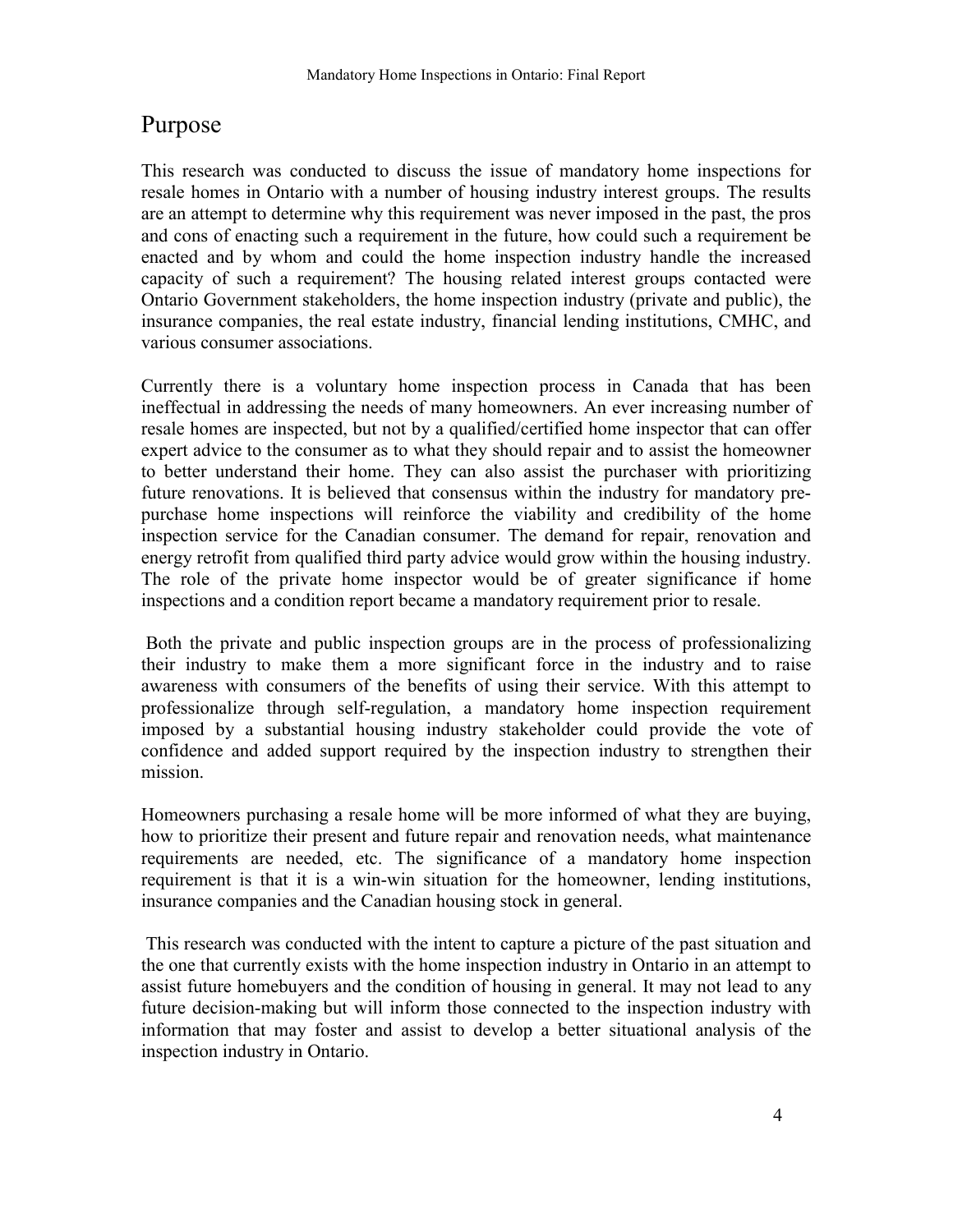# Executive Summary

All industry interest groups agree that home inspections are a worthwhile part of the resale home process. They also believe that a voluntary inspection service is adequate, but that it requires some changes in the future for it to be a better service for homeowners. Voluntary home inspections are sufficient if the industry self-regulates and all home inspectors meet accepted standards so homeowners can acquire the same level and quality of service. Ontario has had a continuous increase in the percentage of inspections per real estate transaction every year. However, many homebuyers are dissatisfied with the information that they receive from the home inspection report and perceive the service to be poor value for the money. The inspection industry also believes that a mandatory inspection requirement would lead to a higher degree of inspector liability. Also, if mandatory inspections were enforced in the future, the consumer should not pay for the home inspection if other stakeholders such as banks and insurance companies also have access to the inspection report information.

The inspection industry through the Ontario Association of Home Inspectors (OAHI) should be the voice in Ontario that negotiates and represents the private inspection force in Ontario. However, the OAHI should not operate in a vacuum but have other community and government representatives so that it is not industry dominated in future decision making. Provincial legislation should be enacted that allows only certified private home inspectors the legal mandate to provide pre-purchase home inspections on resale homes in Ontario. The provincial government has minimal consumer complaints against the inspection industry and home inspections as an issue is considered a low priority. However, based on recommendations from the Building Regulatory Reform Advisory Group (BRRAG), the province of Ontario is in the process of establishing rules for a certification process for public building officials and others that are responsible for enforcing Ontario Building Code requirements.

Responses indicated that realtors do provide names of local home inspectors to purchasers, but it would be preferred if these names were only provincially certified home inspectors. The use of certified home inspectors should be better promoted to vendors and purchasers in the future. There is consensus by all that a vendor/seller would also benefit from a pre-listing inspection. In fact, realtors and the inspection industry would prefer the inspection to occur at this point rather than after the home is listed.

Some countries, particularly in Europe, have a mandatory system that is controlled by stakeholders that have their own agenda. They generally have an interest in the real estate being inspected and the inspection industry does not control the quality or content of the home inspection. The United States has a number of states that have 80% of their real estate transactions inspected by certified/qualified home inspectors.

The principal issue raised for future research is, "Should home inspectors have to be certified by a provincially recognized regulatory body before they can offer fee for service inspections in Ontario?"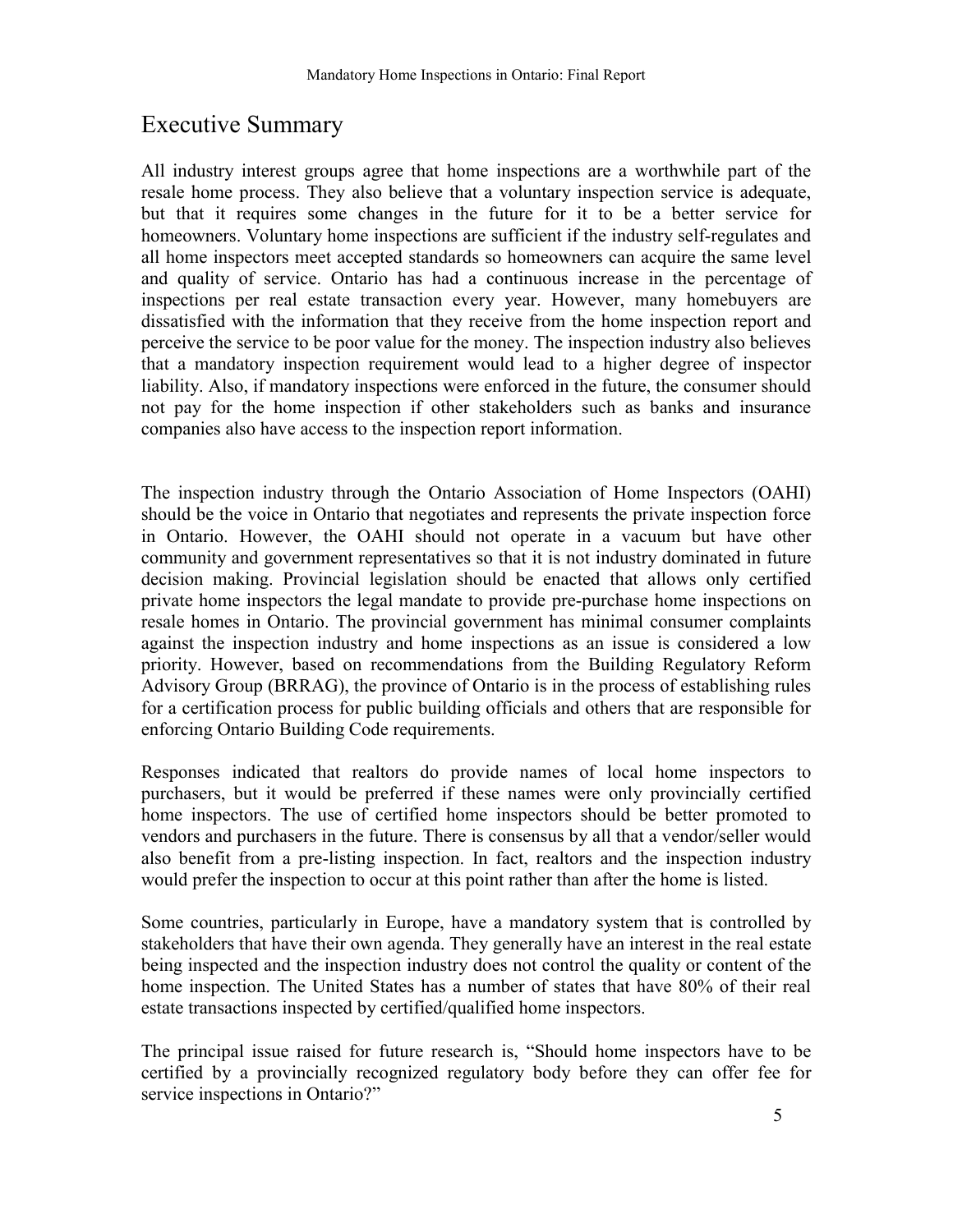### **History**

### Home Inspections in Ontario

Home inspections in Ontario began in the mid-1970's. Independent home inspections were actually being conducted for years prior to this, albeit they were sporadic. The home inspection clause in real estate transactions also surfaced around that time based on the U.S. model. They were inserted as a clause that would satisfy the requirements of buyers who requested home inspections as a condition of sale. To address this need the Canadian Association of Home Inspectors (CAHI) was formed in the early 1980's. (see Appendix article, "CAHI National – Mission Statement"). Two firms in the Toronto area were offering this service at the time. In the later part of the 1980's, a group of inspectors assembled in Toronto and formed the Ontario Association of Home Inspectors (OAHI), a chapter of the American Society of Home Inspectors (ASHI). Once all areas of Canada were represented as provincial/regional chapters under the Canadian Association of Home Inspectors (CAHI) they separated from their American counterpart ASHI. The ties were maintained and in 1994 the Ontario chapter OAHI proceeded to have a bill passed in the Ontario Legislature, Bill Pr158, (see Appendix article, "Ontario Association of Home Inspectors Act, 1994"). OAHI became a self-regulating professional body with the passage of the Ontario Association of Home Inspectors Act enabling the OAHI to define qualification and performance requirements and the exclusive right to grant the designations "Registered Home Inspector" and "RHI" to qualified members in the Province of Ontario.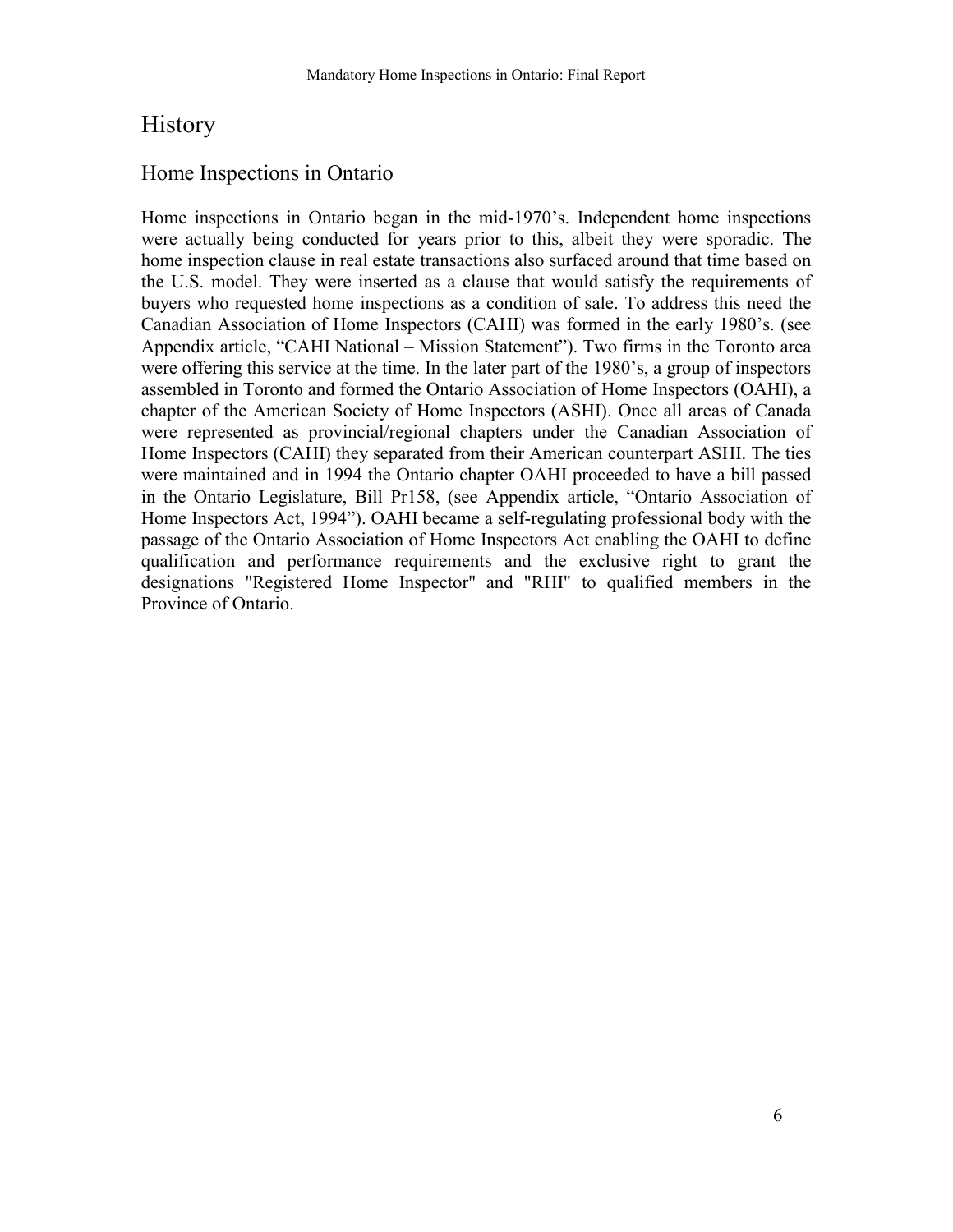# Benefits of Home Inspections

### As Part of the Resale Home Process

Respondents from industry, real estate, financial, and government, all agree that home inspections are a worthwhile part of the resale home process. Purchasing a home is the largest and most important investment decision that most people will make. Purchasers should have the entire system inspected by a specialized company (person) that understands the home as a complex system. It allows the purchasers to be more informed about the asset they are buying and to make better decisions before purchasing their home. There is a growing consumer demand for the service, and the North America wide growth of the profession and endorsement by the media has assisted to make it an integral part of selling and purchasing a home. Government support and the trend towards licensing of home inspectors in the U.S. (20 states now have some form of licensing or a bill proposing licensing) also attest to the recognized value of the service.

Consumer demand has also made the real estate community see the value of the home inspection service. Home inspections satisfy a number of needs. It provides the buyer with the option of terminating the transaction if there are conditions disclosed by the inspection the buyer is unwilling to accept, or afford to rectify, or if the owner is not prepared to remedy the defects or provide price abatement. The home inspection provides the buyer with a list of repairs, time frames for repairs and other recommendations. The home inspection also discloses conditions that would not be readily apparent nor understood by a non-technical buyer, or may have been misrepresented. The home inspector reduces the liability of the realtor and meets the realtor's need to disclose material facts and act in their client's best interests. (see RECO code of ethics in "Politics of Mandatory Home Inspections" section).

The home inspection process indirectly encourages the upgrading of the housing stock to meet current expectations of health, safety, maintenance and use. Many respondents from the government, financial and real estate industries provide good information on the reasons for hiring a certified professional home inspector. (see Appendix articles,  $"CMHC - About Your House - Hiring a Home Inspector", "Toronto Real Estate - Buy"$ Peace of Mind With A House Inspection", "TD Canada Trust – The Importance of Home Inspections").

### As a Service Prior to Home Listing

The inspection industry has mixed reactions on the time frame and the client that they would be serving if the home was inspected prior to purchase. A proper inspection would provide the seller and the agent with more accurate information to disclose pertinent issues before it is listed on the real estate networks multiple listing service (MLS). Many believe that inspecting the home for the seller would also provide better information to them so that they could remedy any problems that are found providing the purchaser with a better product. An article developed by a mortgage company states, "Having a home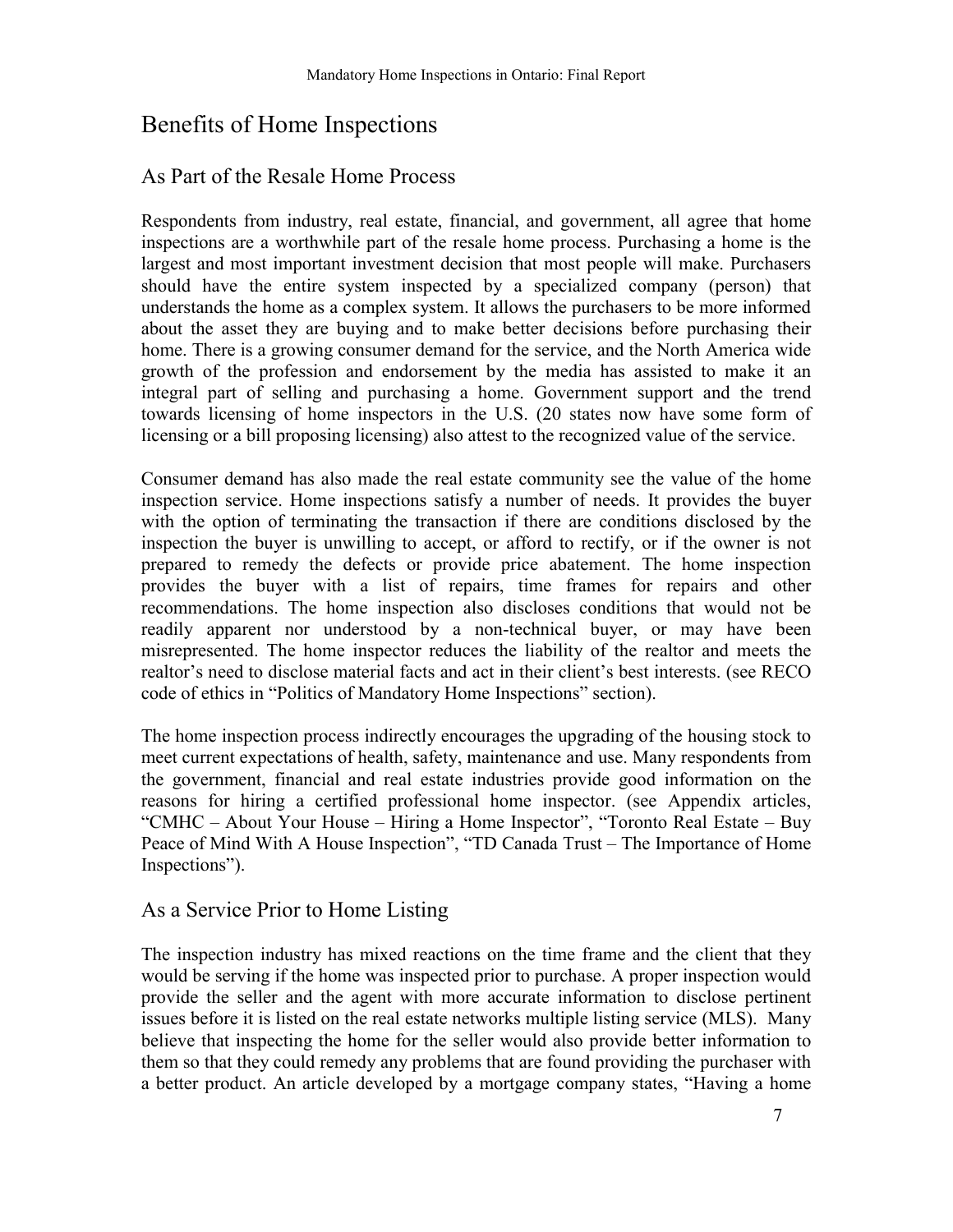inspected by a professional home inspector before you list it for sale can do a great deal to improve its sales appeal. A pre-listing home inspection, performed by a member of the Ontario Association of Home Inspectors (OAHI), will disclose any major defects in the home's physical structure or with its heating, electrical or plumbing systems. With this critical information, the homeowner can then choose to repair any major problems in order to boost the propertyís potential selling price, or perhaps the home could be listed at a more reasonable price in its present condition. In any case, this thorough examination of your home's condition coupled with the inspector's complete written report, can provide a persuasive sales tool for any homeowner.<sup>"</sup>

The financial, government and consumer segments of the industry agree that inspections for the vendor would be a beneficial practice, as long as the inspectors were properly trained and inspections meet a minimum standard to provide consistency of service. They also stated that the inspection industry should take time to explain all of the elements in the report to the seller and perhaps offer a return visit service for the purchaser to point out the conditions stated in the report and the deficiencies that were corrected if the seller has already attended to them.

Realtors believe that having a home inspection prior to listing the house would serve the purpose of assisting with the mandatory seller disclosure forms, which are useful in resolving future disputes. Buyers are more knowledgeable today than when the disclosure forms were first implemented and an inspection before listing would reduce the risk of conflict in the future.

Others believe that, with pre-listing home inspections, the inspector would not be accountable to the buyer and liability would increase. Past experience indicates that liability is decreased when the buyer signs a contract for specific services and attends the inspection. If a report is prepared for the seller and others rely on this information it could be grossly deficient or favouring and satisfying the seller.

### Vendor/Seller Benefits

Sellers would not have to fear a buyer who insists on a home inspection which would assist to ensure that the selling process goes as smoothly as possible. They would benefit from fewer transactions falling through as a result of a home inspection. This tends to happen when the buyer over-reacts to the inspection report, or the inspector scares the buyer unintentionally with poor communication or misinformation on the condition of the house. (see Appendix article,  $OREA - The impact of condition clauses$ ). The vendor and the realtor would not have to sell the house twice as they often do now. It is very common to have negotiations that result in a conditional offer, and another set of negotiations, after the inspection identifies deficiencies that the buyer was not aware of. Vendors would be able to correct deficiencies in the home before putting it on the market, or lower the asking price, to reflect the actual condition of the home. Sellers would benefit from receiving offers in competitive situations that they now do not get. Many homebuyers will not make an offer in a competitive situation since they are told that no inspection condition can be put in the offer. The seller may not connect with the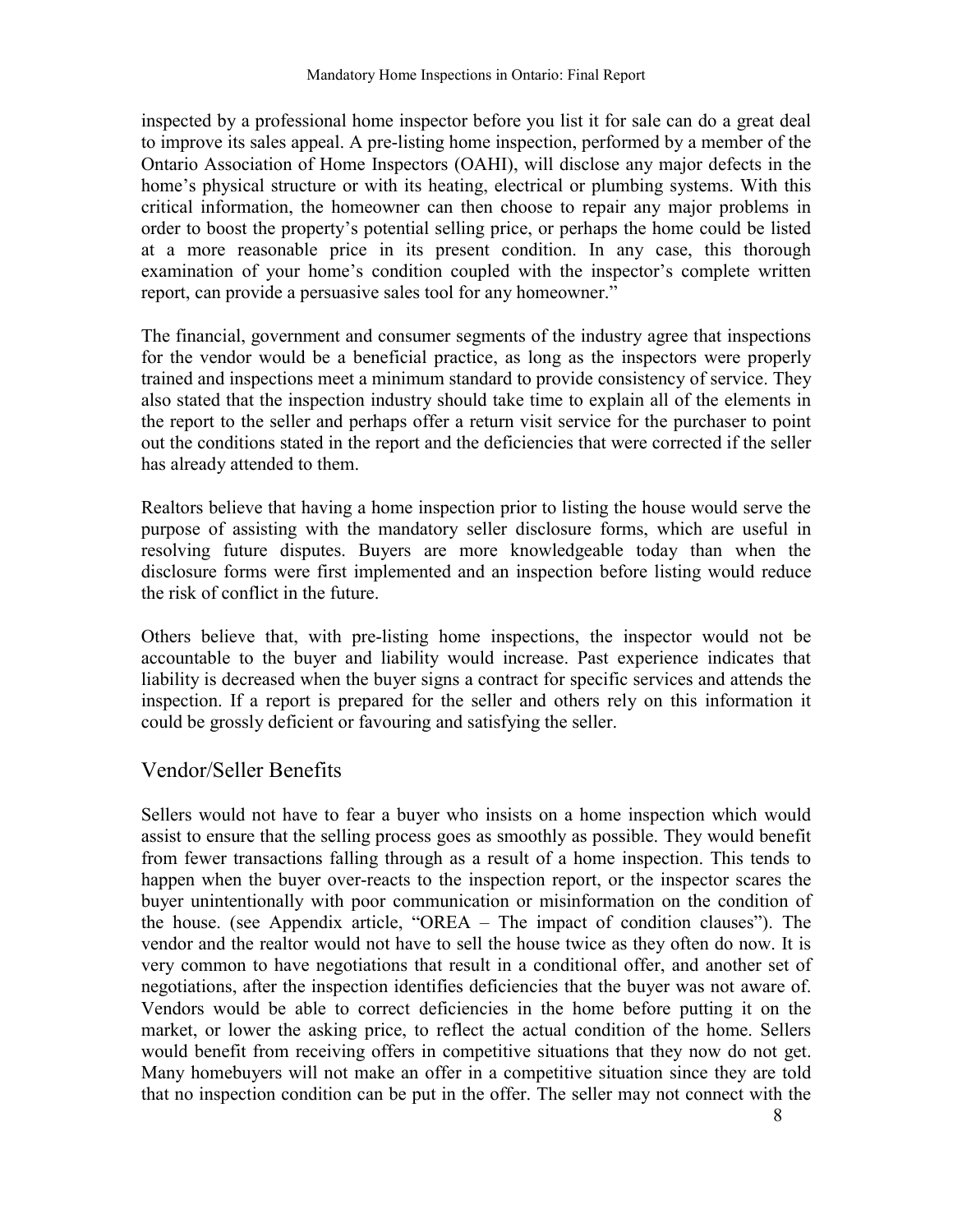ideal buyer and the buyer may miss the perfect house as a result. The pre-listing inspection solves this.

The negative impacts for the seller would be to have to disclose all conditions to the buyer, possibly resulting in a lower selling price. They may also have to correct deficiencies or conduct maintenance and believe that they did not benefit. The reverse could be true and sellers could benefit by having homes that are in excellent condition and use it as a marketing tool. Vendors, who are offering homes that are in excellent condition, could also benefit from having an "Energuide for Houses rating" or a "building performance label". One realtor stated, "I have always thought that the home inspection should be done and paid for by the seller when the property is being listed. The vendor and the listing agent would be better informed and pass this info on to the buyer. It would also help to establish a good selling price. Everyone wins.<sup>77</sup>

If the seller pays for the home inspection, the report should be provided to the realtor prior to MLS. The seller or listing agent should also provide the condition report to the potential purchasers. If the purchaser is paying for the inspection service, it should be up to them to decide who is permitted access to the information. If the report is favourable, it could be a useful tool for negotiating with lenders and insurers.

### Stakeholder Benefits

Respondents from all inspection industry stakeholders agree that consumers, lenders, insurers, realtors and the inspection industry would benefit from home inspections being imposed. Consumers would have fewer unexpected costs by reducing emergency repairs and be better informed about the condition of their home. Lenders benefit by having additional information enabling them to better evaluate their risk in processing mortgage applications. Insurance companies would be able to identify risk probabilities and have fewer claims due to properly maintained homes. Realtors gain through reduced liability and claims due to undisclosed house problems. The home inspection industry would benefit by having uniform standards and more qualified inspectors. On the other hand, there are those that believe that if the information was accessible to stakeholders other than one principal client, it could be a detriment to the consumer. The lenders and the insurers could use this information to reject mortgage applications and the insurance policies. The issue raised was, if the purchaser paid for the inspection report, it should not be provided to the insurers and lenders to allow them to assess their risk.

There is no one definitive stakeholder that would benefit the most from mandatory home inspections. All parties' benefit in some way from an expanded private sector home inspection activity. Stakeholders will have differing objectives with differing benefits. Some are financial, some are risk preventative, and some may benefit from simple peace of mind. Governments will benefit from the overall increase in employment and economic stimulation. Some believe that consumers would be the big winners as they would be in a position to make informed buying decisions and receive independent professional advice on home condistion maintenance and repair. The inspection could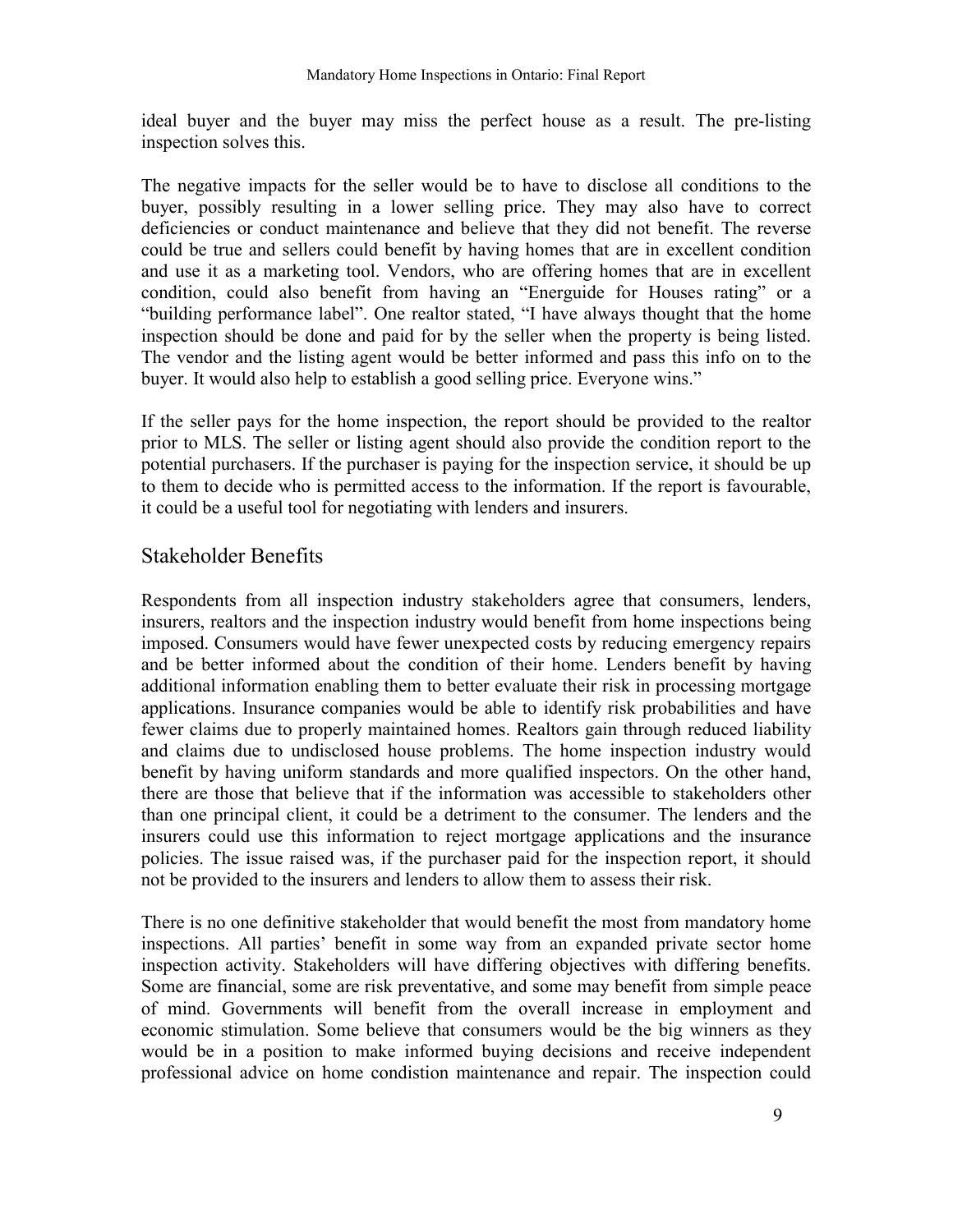also provide a healthier and safer home for the owners and/or tenants. Tenants would benefit by triggering the building owners obligation to maintain their property.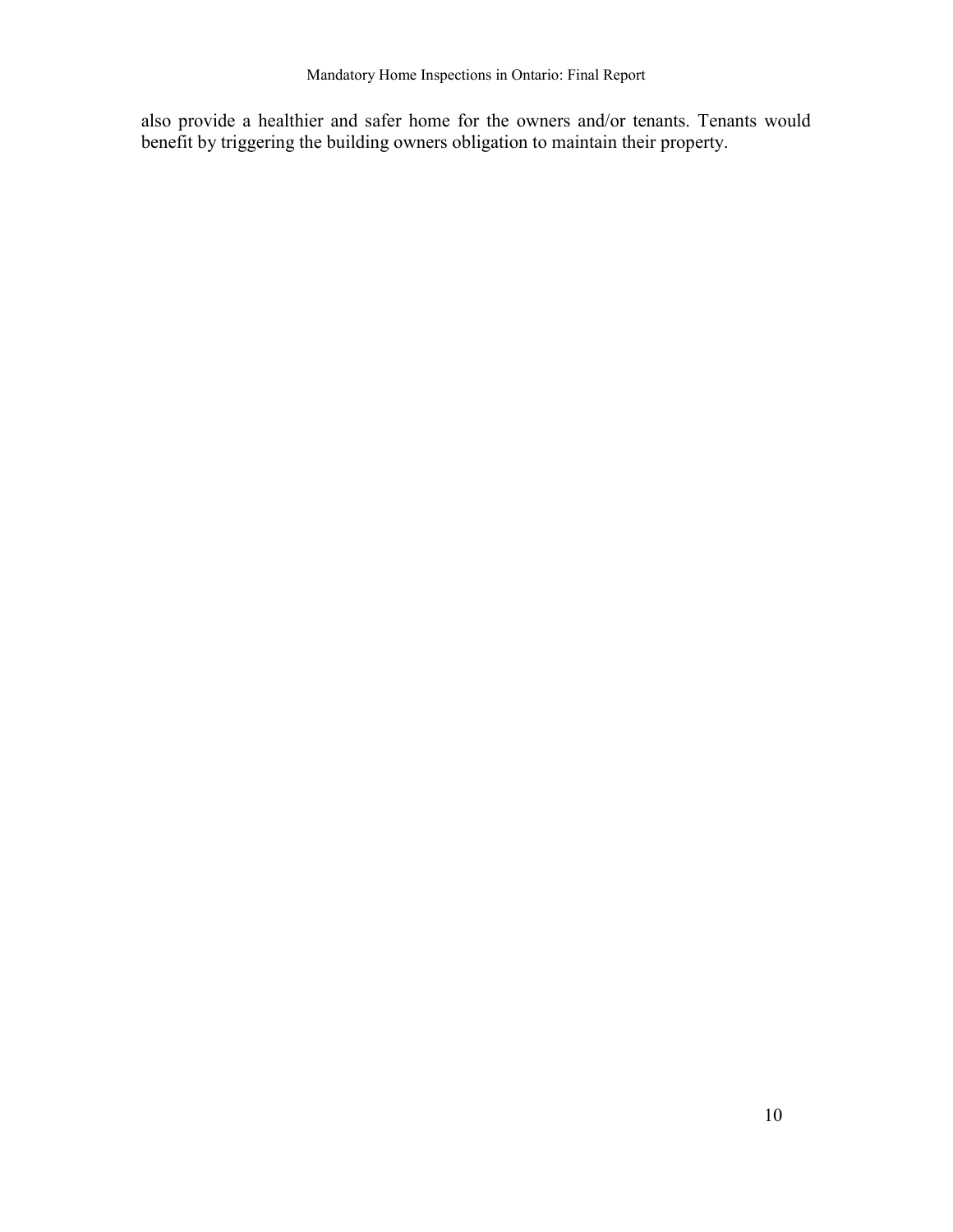# **Capacity**

### Current Number of Home Inspectors

Almost all respondents agreed that if mandatory home inspections were imposed today, there would not be enough "qualified" home inspectors in Ontario to handle the increased volume. There are between 800 and 1000 home inspection firms in Ontario, based on numbers from business information lists. The Ontario Association of Home Inspectors (OAHI) and the Provincial Association of Certified Home Inspectors (PACHI) merged in 2001 and together they have approximately 500 members. One inspection industry respondent provided a formula to assess whether or not the industry could take on the extra inspection volume should they ever becomes mandatory. To determine this, the number of houses sold in Ontario, should be divided by the number of home inspectors in Ontario (excluding condominiums). This would include the number of home inspectors currently practicing in Ontario, plus those who could be easily trained. The recommend number to use is 1,000 inspectors. Should that number be less than 200, there are clearly too many home inspectors available in order for all/most to make a reasonable living. However, should that number exceed 450 inspections per year, there are clearly not enough home inspectors to satisfy the contemplated demand. It is believed that a professional home inspector can comfortably and reasonably conduct 450 inspections per year. Performing more than 500 inspections would be bordering on professional negligence and malpractice.

Could the current number of home inspectors handle the increased volume, also depends on what constitutes a mandatory home inspection. If it were the same as a pre-purchase inspection by a "qualified" home inspector, there would be a need for more home inspectors. There would be no problem if the level of service were reduced and mandatory home inspections were performed by part-time "list checkers". Another respondent stated that, "In the Toronto area, during a hectic buyer's market, realtors and buyers often demand next day service. When the market is slow, these numerous home inspectors would not survive, based on the erratic number of resale home transactions, on the season and that particular economic year." Currently, some areas in Niagara and Toronto have home inspections in a majority of transactions. There may be areas that are not currently being served by inspectors, but it was believed that these voids would be quickly filled if inspections became mandatory.

There are over 500 inspectors in the newly merged OAHI/PACHI organization. It is believed that there are an additional 500 who are unaligned or who are in the process of entering into the field at the present time. It was also believed that only 200 of these are making a full-time living in this occupation at the present time. There are many more contractors and others who may perform only a few fee paid inspections each year, which would alter those statistics. There are any number of architects, designers, and contractors who provide pre-purchase advice about the conditions of a property and for renovation potential, but these individuals are not performing pre-purchase (fee paid) inspections, which would meet the current standard of care.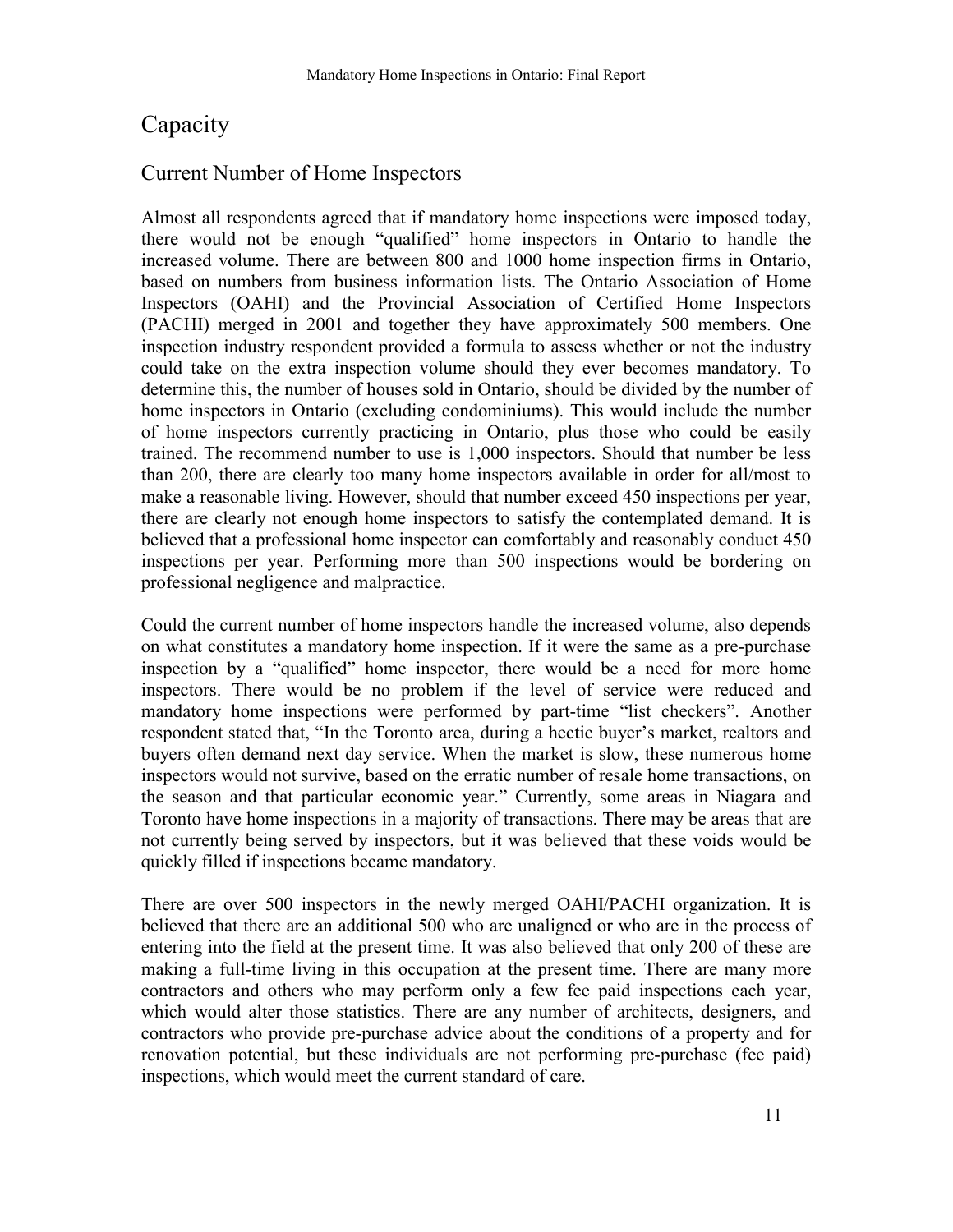### Current Industry Capabilities

With the state of the inspection industry in Ontario today, respondents were mixed in their reactions as to whether mandatory inspections could be imposed. Many believe that inspection services are not readily available throughout the province at this time, especially in rural and remote areas. The home inspection industry would have to have standardized training, testing and qualifications for all home inspectors. This would have to be legislated as mandatory so that all those entering the industry are certified. At the present time any person who decides to become a home inspector can do so without proper training and certification. Until standards are legislated by the province to make inspectors become certified, it is not possible to have mandatory home inspections.

One industry respondent stated, "The recent amalgamation of OAHI and PACHI coupled with increased qualification standards and course availability will be sufficient for mandatory inspections, should it evolve. I would however suggest changing home inspection clause requirements to require OAHI qualified inspectors, followed perhaps by revision of the OAHI Act to restrict pre-purchase real estate inspections to qualified practitioners. In any case the horizon should be 5-10 years."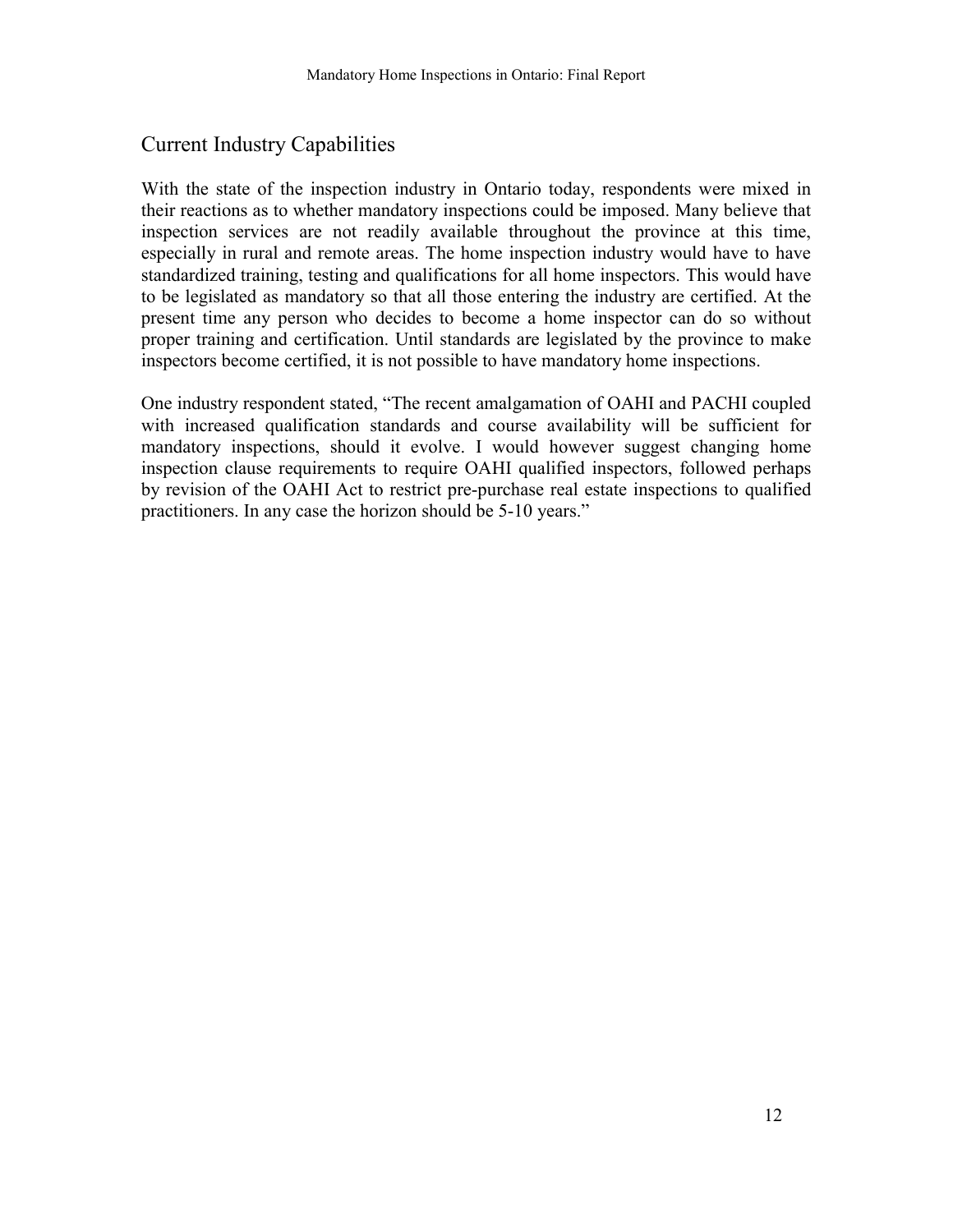# Process of Inspecting a Home

### Timing of the Home Inspection

Approximately 90% of the respondents agree that it is better to have an inspection as early in the selling/buying process as possible so that the findings of the inspection do not cause the negotiations to be changed. If the purchasers make an offer on the home with the full knowledge of the condition of the home, the offer is less likely to fall apart at a later date. An inspection can also be done more effectively and the report better prepared if there are no time constraints. This lends itself to performing the inspection for the seller prior to it being listed. One realtor stated, "I have always thought that the home inspection should be done and paid for by the seller when the property is being listed. The vendor and the listing agent would be better informed and pass this info on to the buyer. It would also help to establish a good selling price. Everyone wins.<sup>7</sup>

There are several reasons that the inspection should be performed before the house is put on the market. One of Ontario's leading inspection firms provided a list of reasons why pre-listing makes good sense.

Reasons for Inspecting at Pre-Listing Stage:

- ! The seller will pay for the inspection
- ! The seller can select the inspector who will go through his home.
- ! The inspection can be done in a reasonable time frame, not in the middle of a short time condition during a negotiation There will be time to resolve contentious issues before there is a deal hanging in the balance.
- ! Inspectors will be measured more on the quality of their work and less on their ability to hold a transaction together.
- ! Buyers will be unable to use the home inspection condition as a cold feet escape clause.
- ! Buyers will have time to analyze the results of the inspection and determine if the home is right for them
- ! Inspectors will have time to research unfamiliar issues and be less inclined to guess or gloss over things in the field.
- ! Home inspections are not intended to be tools for re-negotiation, but that is how homebuyers often use them. Pre-listing inspections take this problem off the table.
- ! Sellers are given the opportunity to fix problems revealed during the inspection, before the home goes on the market, or reduce the listing price accordingly.
- ! This is similar to the timing of a pre-sale vehicle safety inspection.
- Other times for inspection
- ! Home inspections can also be performed when mortgages are issued or renewed and when homes are leased or rented.
- ! New homes should also be inspected just before the one-year anniversary of possession, before the major portions of the Ontario New Home Warranty Program expire.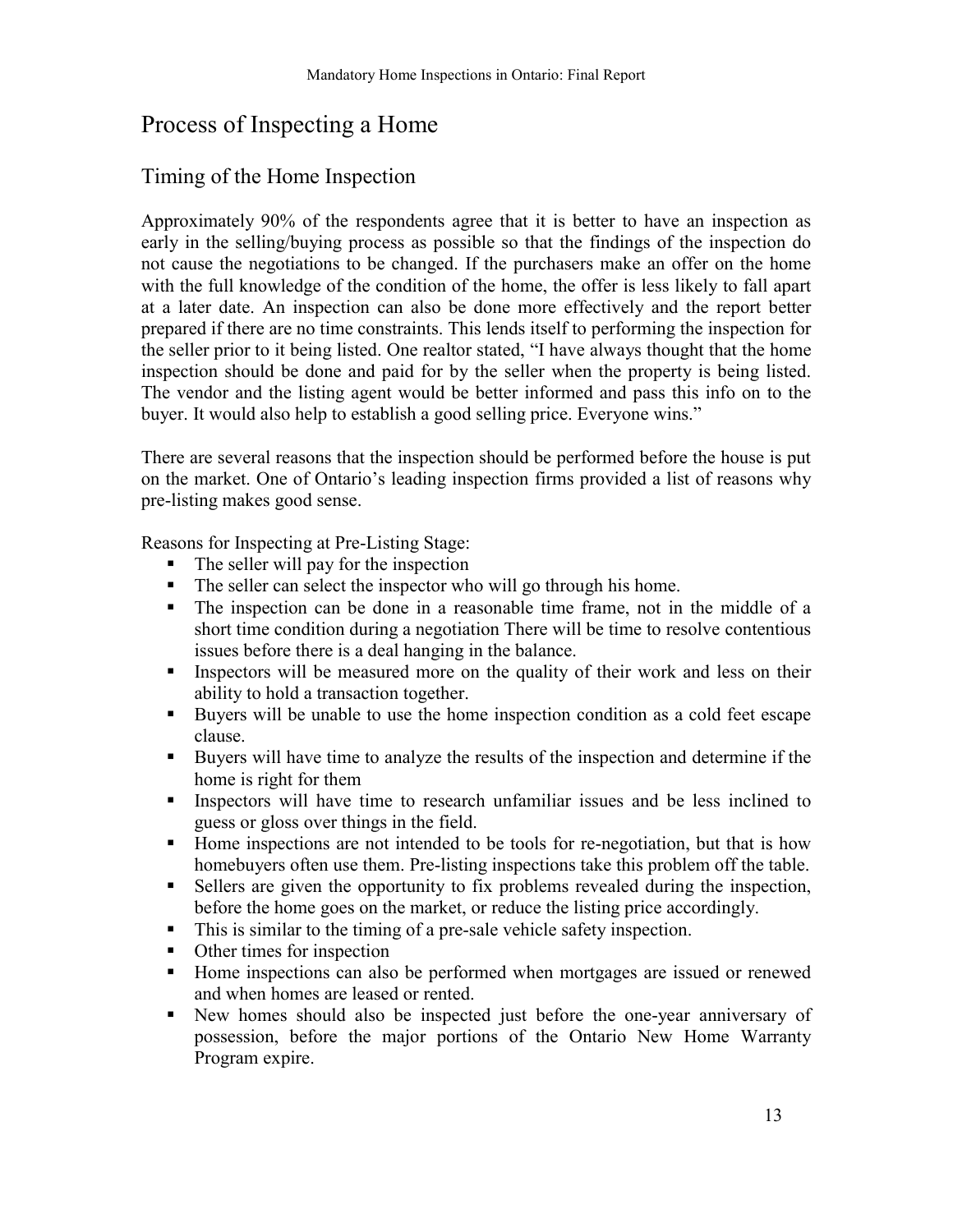! Pre-renovation inspections also make sense, so people can get unbiased advice on what functional issues should be addressed. Homeowners are often frustrated that contractors want to up sell by adding functional improvements, and contractors are often frustrated that homeowners will not do what should be done to the home because they don't believe the contractor.

Information provided by Carson Dunlop and Associates Ltd.

It is also thought that an inspection should be performed prior to real estate listing is when the seller is uncertain of conditions or wants to make improvements prior to sale. On the other hand, an inspection for the mortgage company, insurance company, or for the buyer's own edification would be done after or as a condition of sale. Otherwise, the inspection would be done after the agreement of purchase and sale has been executed and the seller will be aware of a defect arising out of the inspection and is obligated to disclose it or repair it.

A few respondents indicated that the inspection should be performed between the offer and the closing in order for the consumer to benefit from any ability to withdraw from adverse conditions. It was believed that making the home inspection before the offer of purchase would create too much of a disadvantage to new and uninformed buyers and conversely would greatly benefit those with better housing knowledge. One respondent believes that a home inspection should be performed when recommended by a real estate professional. This inspection would be completed prior to waiving conditions.

### Level of Home Inspection

It was agreed by all respondents that non-destructive inspections are an appropriate level of service. Vendors do not want their homes damaged during an inspection and the cost of destructive testing would be prohibitive. However, an appropriate level of inspection service should provide for greater use of the second opinion or specialist inspector. Most home inspectors are general practitioners and should be able to know when a technical problem calls for a second, more specialized opinion. It is the specialist who may deem it necessary to conduct a more invasive inspection. Technically exhaustive inspections are an exception and not required for the average inspection provided the inspector is properly trained in defect recognition.

The only entity that can give permission for a building to be examined in any destructive way is the building owner. Should the inspection not be for or authorized by or for the purposes of the building owner, destructive testing will not be allowed. Also, the levels of investment people have traditionally been willing to make in a home inspection suggest strongly that there is excellent value in the current service levels. A team approach with specialists in each field doing more invasive analysis and testing would turn up more problems, but the dramatically increased cost may well make the investment a poor one. The analogy of the pre-sale vehicle safety inspection is perhaps appropriate. There is certainly more that could be done, but the value of the inspection currently done seems obvious.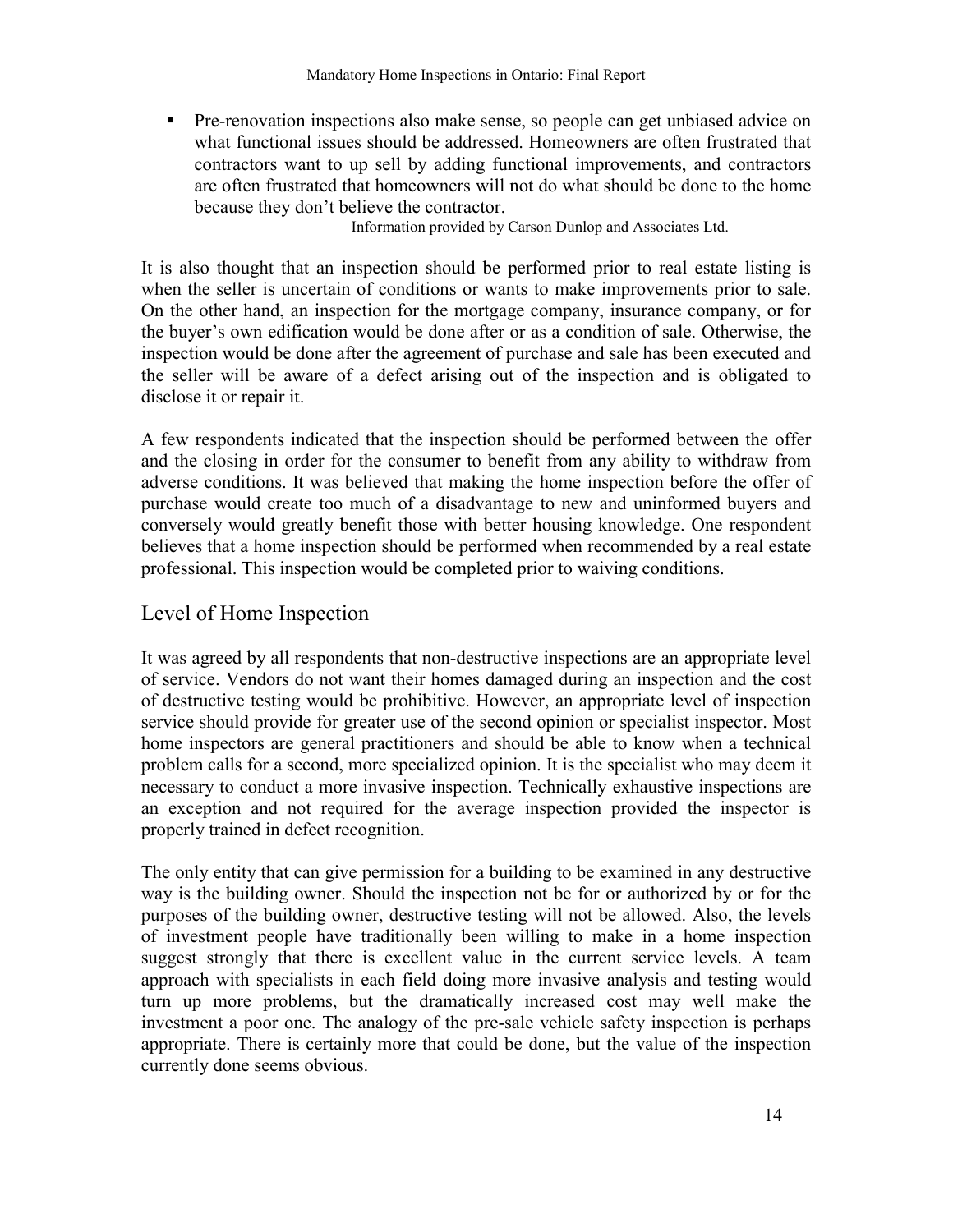### Role of the Real Estate Industry

Do the realtors use the private home inspection industry today? There is no real fixed percentage of the number of realtors that recommend the use of a private home inspector. Most realtors believe that if they use a home inspector, they are certified. However, some purchasers prefer to use people they know in the construction field rather than a certified home inspector. The Ontario Real Estate Association have an article posted on their website titled, "The Liability of Home Inspectors". (see Appendix article, "OREA - The Liability of Home Inspectors"). The article states, "If your buyer clients submit an offer conditional on a home inspection, you should advise them to carefully read the home inspection contract, ask questions about what the final report will and will not include, find out what the inspector's qualifications are and find out what standards will be followed."

Home inspectors in Ontario:

- ! Not licensed or controlled by a specific statutory law relating to home inspection. The 1995 Ontario Home Inspectors Act allows home inspectors to be self-regulated and to set ethics and education standards.
- ! Two organizations in Ontario: Ontario Association of Home Inspectors (OAHI) and Provincial Association of Certified Home Inspectors (PACHI) offer membership subject to professional and educational requirements. Members of OAHI may use the Registered Home Inspector, or "RHI", designation; members of PACHI may use the Certified Home Inspector or "CHI" designation.
- ! Both OAHI and PACHI offer information to assist REALTORS when buyers request a home inspection as a condition of sale. The following websites offer more information on the standards set for home inspectors: [www.oahi.com](http://www.oahi.com/) - [www.ashi.com](http://www.ashi.com/)

### Realtor's Attitude

Respondents from the real estate industry suggested that there are pros and cons to the level of service offered today by the inspection industry. Some of the negative reactions were that there doesn't seem to be any standards for the home inspectors, it's hard to find one that really knows what they are doing, and many point out things that are causing alarm for the purchaser but really shouldn't. However, they also stated that home inspections are becoming more frequently used by purchasers and are generally supported because they protect the realtor in the long run.

### Homebuyer/Purchaser's Attitude

About 50% of the home purchasers are requesting a home inspection according to the real estate industry. It also varies for different regions of the province. It is believed that in parts of the province, such as the Niagara region, almost all homes are inspected prior

<sup>-</sup> [www.cahi.ca](http://www.cahi.ca/) - [www.pachi.ca](http://www.pachi.ca/) Information from OREA article: The Liability of Home Inspectors (Last Updated 2/27/2001)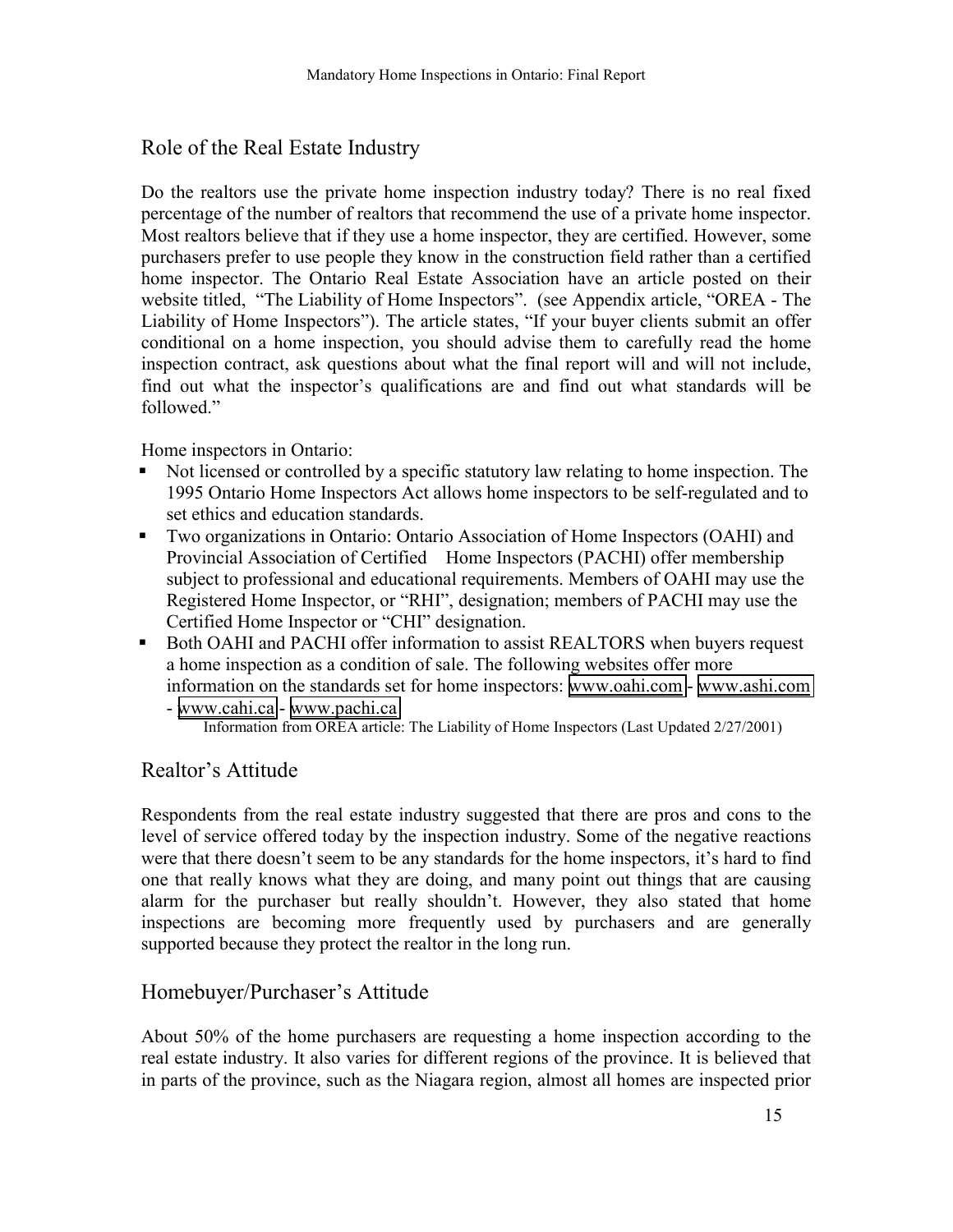to purchase. It is evident that more and more homebuyers are requesting home inspections as a condition of purchase. One respondent stated that the reports are so varied that some are useless while others are far too detailed, causing alarm to the purchaser where there should be none. As a result home inspectors should take the time to discuss their report with the prospective purchaser.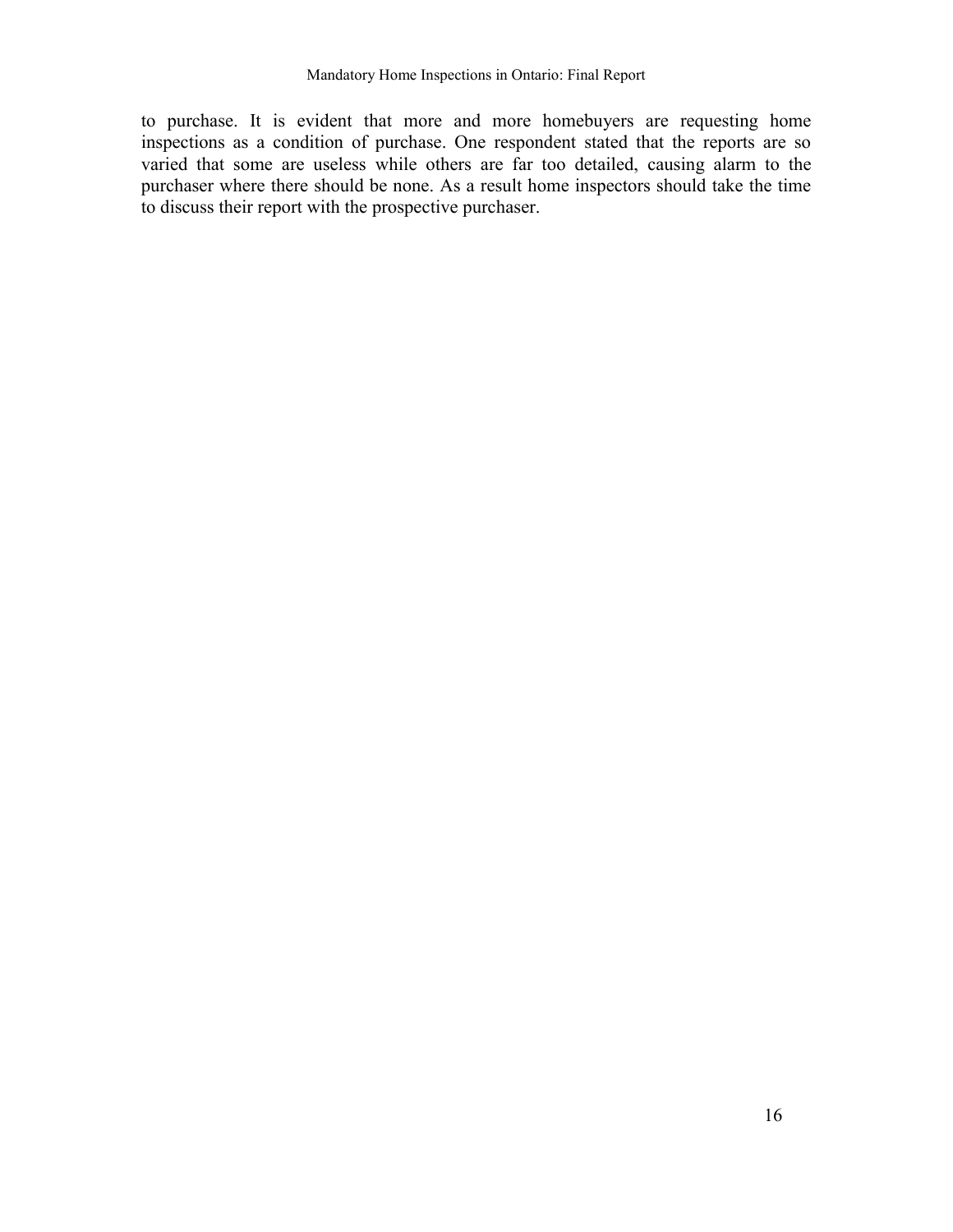# Risks of Mandatory Home Inspections

### Technical Implications

Many respondents identified the competency level of the inspection industry as a major technical implication. The qualifying criteria for a home inspector to enter the profession will determine whether the technical skill levels will have to increase or not. It would be a good thing if the inspectors had to demonstrate a certain skill level to be qualified. Current mandatory standards are non-existent, and many voluntary criteria are too low. The content of the inspections would not change substantially from that being used by the OAHI certified home inspector now. The inspection process currently provides incredible value with analysis of home systems over a large spectrum of disciplines. Narrowing the focus would seem like a step backwards to inspectors and the consumer. Broadening the focus would mean added burden on inspectors who are now struggling to keep up with the overwhelming knowledge base they must maintain. The time to complete the transaction would be longer and difficult to accept by the real estate community or consumers if there were added requirements for the inspection.

Other respondents believe that one technical implication will be that consumers will question why they would be obligated to have the service performed, especially if they intend to completely renovate the house, or the house is relatively new. Some in the real estate industry believe that enforcement and/or quality of home inspections is an issue that would be problematic. As one realtor stated, "Would you also want home inspections mandatory for property that was sold to a family member for \$1.00. Or, how about mandatory inspections for old buildings that are basically a tear down and someone is just buying the lot?"

There are also other professions providing technical advice to buyers in a real estate transaction, such as architects, designers, design engineers, contractors, builders and specialists providing partial inspection services such as well drillers, septic contractors and various trades providing advice on specific issues. Some clients want these specialized services and may not wish a standard home inspection at all. These groups should continue to offer their service, provided the public understands that such services are not a pre-purchase home inspection. There was also a question raised, "What would inspectors be assessing against  $-$  the code in force at the time the house was built, or the current code?

Issues such as these would need to be resolved to avoid technical difficulties if home inspections became mandatory.

### Legal Implications

The major legal implication of having mandatory inspections on resale homes is that all real estate contracts would in fact be conditional on a property meeting an independent third party inspection or fitness standard. This would raise the need for additional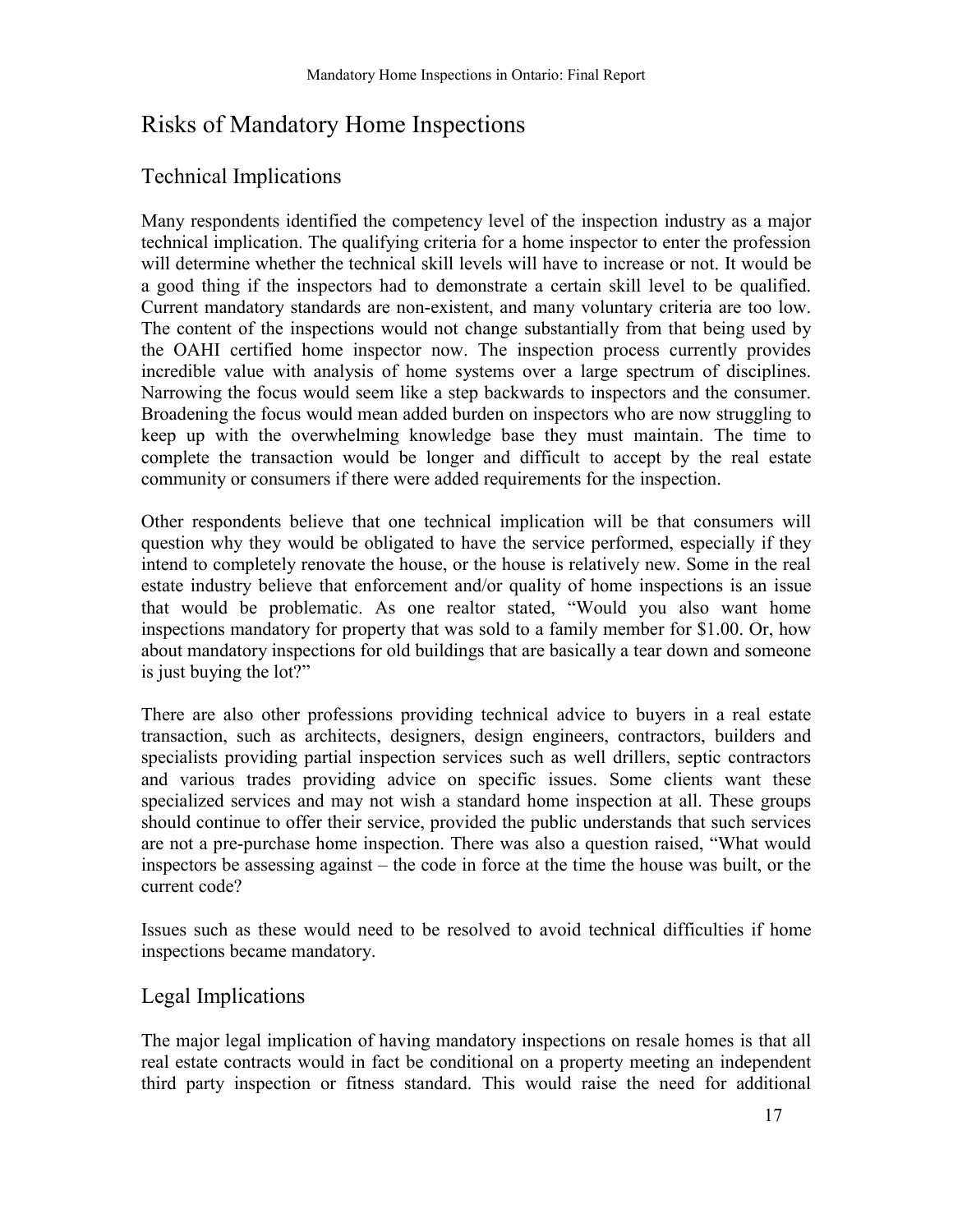mechanisms to sell properties, which fail to meet the standard (as with certified and uncertified used cars). A set of mandatory retroactive standards for defining acceptable conditions would have to be set. There have apparently been successful legal challenges to such retroactive requirements, on the basis that the original installation had been approved under a previous regulation or code requirement. Changes would also be needed for a number of provincial statutes and regulations related to real estate transactions. An appeals process would be needed for property owners who dispute the results of an inspection, as well as a retroactive fitness standard for all resale properties. The liability of the home inspector would be expanded to cover all parties who might reasonably rely on the inspection report, rather than just the buyer.

Regardless of the type of report or who the client is, the home inspector must assume responsibility for the accuracy of their report. The confidentiality component of the overall service dictates that home inspectors should serve one client in accordance with their purpose and issue one confidential report. Issuing one report with multiple clients will create a hornet's nest of inconsistencies and increase liability, which the home inspector will want no part of. With multiple clients, mandatory inspections would probably be a financial boom for bureaucrats and lawyers. One respondent stated that, ìThe biggest problem legally is the expectations of purchasers. It is imperative that they understand what an inspection is and what should be inspected when an inspection is done. Right now they are getting the impression that they should be getting a new house in a 30 year old body and hold everyone responsible except themselves." Delays in closing would also be a potential problem.

### Financial Implications

The financial implication that caused the most concern among respondents was the additional cost to the purchaser/buyer. The cost vs. value of the home inspection information provided by many inspections was perceived as low. Some respondents believe that purchasers will benefit financially from the results of the inspection, by making more informed buying decisions. The value of having an inspection done for about \$300 is well worth the risk compared with the significant loss in dollars if there are major problems with the house once they move in. It was also believed that mandatory inspections would insure that vendors would have the opportunity to upgrade the house in order to sell it. The real estate salespeople will benefit financially as liability for representing the condition of the home will more clearly be transferred to the inspector.

Another implication will be an up-front cost for interested home inspectors who want to participate in any type of mandatory home inspection program. There will obviously be a re-training component to this which will involve expense and, more importantly, professional time. Any facet of building inspection that becomes mandatory will provide value to society in general which could be quantified financially. Minimizing health and safety hazards in the home environment and reducing operating costs will prove positive financial benefit to the public good which can also be quantified.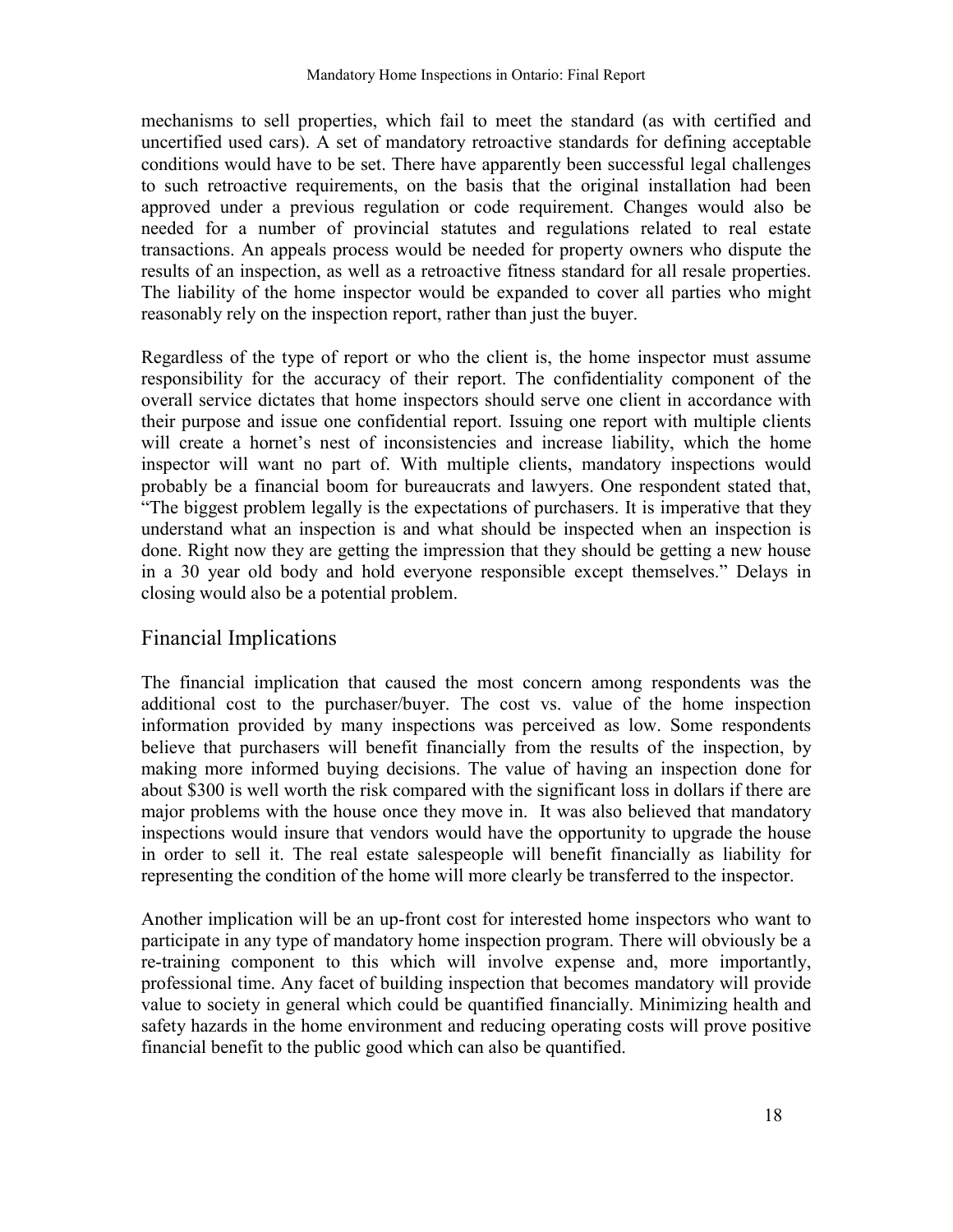A question often asked is, "Should consumers be given an incentive of some sort to better utilize the home inspection industry?" As many programs have demonstrated in the past, consumer incentives that are financial in nature are very hard to implement. Incentives such as these without a self-regulatory or standards framework would set the stage for a lot of people who may not be properly qualified to become home inspectors. Once the incentive disappears so does that particular segment of the industry. The real incentive for the buyer is the ability to make an informed investment decision. Suggestions are that the real estate industry and government might try to better promote the use of the inspection industry with brochures or low cost advertising in the real estates ads and flyers. One suggestion was to make the home inspection a tax deduction or another form of financial reward.

### Inspector Liabilities

Mandatory home inspections suggest that a liability will be created if the home inspection is poorly done and problems are later encountered. Some believe that the liability issue is no greater than for the current home inspectors. It was also believed that increased availability of quality insurance (checks and balances), a better understanding of what constitutes a home inspection by consumers (limitations), attitudes of lawyers and the courts, and more standardization of inspections (contracts and reports) may actually reduce the liability for inspectors. Others stated that the home inspector is responsible to all who might rely on the report (others beyond the buyer), with no statute of limitations on this liability and this is a major concern for the industry.

One industry respondent stated, "Irrespective of the type of service the home inspector is providing, they are still responsible to their client, and for the accuracy of their report. The inspector would be taking on a huge liability should a single report be relied on by more than one party. In addition, any type of mandatory inspection derived from legislation, whether it is in the realm of fire protection or for mortgages, the training and re-training component must be very credible and exhaustive. The accrediting body has a legal and moral responsibility to adequately prepare the practitioner for the challenges they will face in the field." Mandatory inspection documents would require set standards for the industry. It must have the items that are part of mandatory inspection clearly spelled out with any limitations noted for things like, electrical, plumbing, heating and ventilating, roof, insulation, general conditions of windows, doors etc. These are limited to non-destructive problems, if any. There could be other items on the document that purchasers would pay for if they chose, but not necessarily be mandated, i.e.. condition of a swimming pool, etc.

The respondents representing the consumer groups indicated that this situation is reflected in the model set by the resale car business. As stated in one response, "Cars can be sold either as is or certified. It seems possible that houses can be sold as is or certified as well. This means that the vendor pays for the certification if it is offered. This cost will surely be built into the cost of the home. If sold as is, then the purchaser has the obligation of having the home inspected in order to transfer title."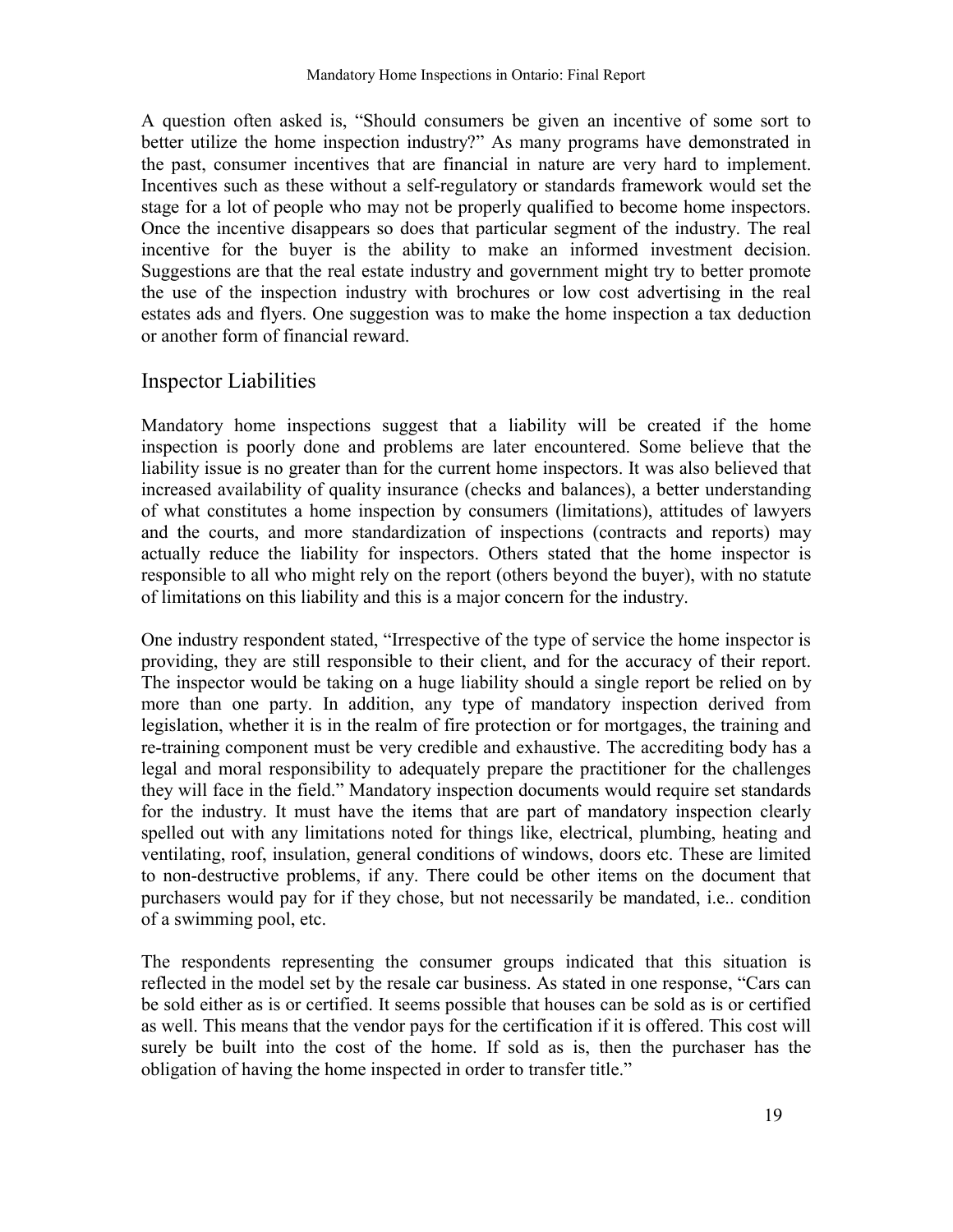### Inspection Industry Liabilities

The biggest risk faced by the inspection industry today is its struggles with poorly qualified home inspectors and those that are non-aligned with the Ontario Association of Home Inspectors. The non-qualified/non-aligned inspector causes a poor public image, obscures the value of an inspection and causes the industry to appear fractured. There is a concern that a large corporation may see leverage opportunities in the home inspection business, and use discounted home inspections to reach homeowners, in an effort to sell their goods and services. This would produce a flood of unqualified inspectors offering low fee, low quality inspections. Government intervention without proper industry consultation that reduces the quality of home inspection and erodes the value of the service was also cited as a major concern. One respondent stated, "The home inspection profession operates within a provincial regulatory environment, has little to do with renovation, can not protect a buyer against all risks, but has been generally helped buyers and been responsible for its own success."

Business risks for those that enter the inspection profession:

- ! Professional Liability. Most home inspectors who have performed over 500 home inspections have had to defend themselves in Small Claims Court at least once. The high expectation level of consumers coupled with the business naivety of the general home inspector fosters this dynamic.
- ! Entrepreneurial Risk: The cost of gaining entry into the home inspection profession to create a full time job is approximately \$80,000.
- ! Business Failure: Approximately 50% of home inspection firms fail within the first three years.
- ! Personal safety and injury risk: The requirement for inspectors to climb on roofs in all types of weather, remove jacket covers from the electrical panel, access attics, and crawlspaces makes this occupational risk category similar to that of a construction worker.

Information provided by Baker Street Home Inspection Services Inc.

### Insurance Industry Liabilities

The insurance industry in Ontario has minimal interest in mandatory home inspections. Their main interest is when a home has multiple claims. At this point they are concerned that the house has inherent defects and will request or have the home inspected. Once the problem is identified and corrected this reduces their liability for future claims. One industry respondent stated, "The insurance industry is very competitive. There is always an insurance company that will provide a policy on the home no matter what the risk. The condition of the property is really a non-issue."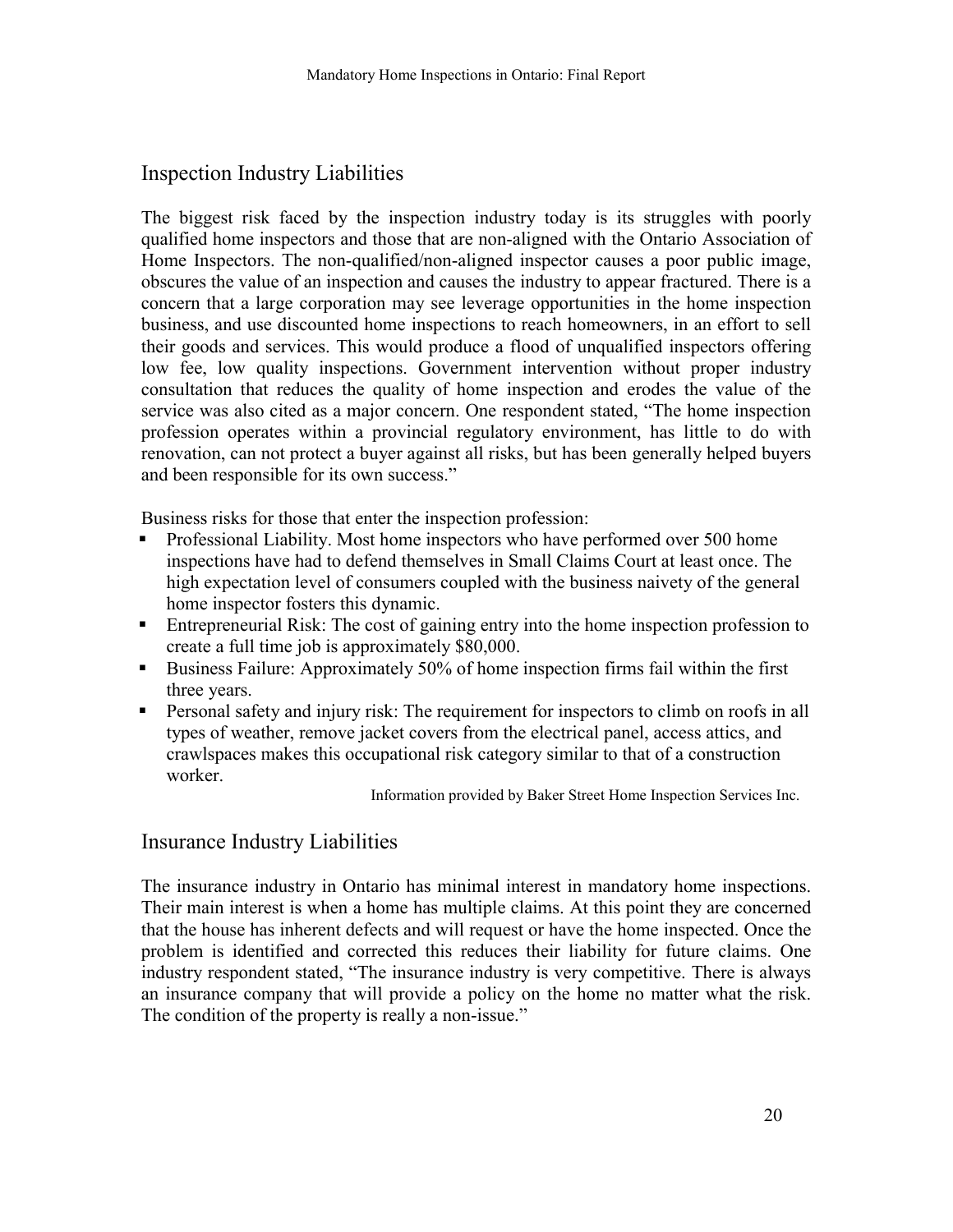### Financial/Lending Institutions Liabilities

The financial community are marginally interested in mandatory home inspections. The mortgage insurers have concerns that the condition and quality of a home can be a large enough issue to deter lending on tired real estate. This could lead to post closing costs, such as renovation and repair, and may have an effect on the homeowner's ability to make mortgage payments.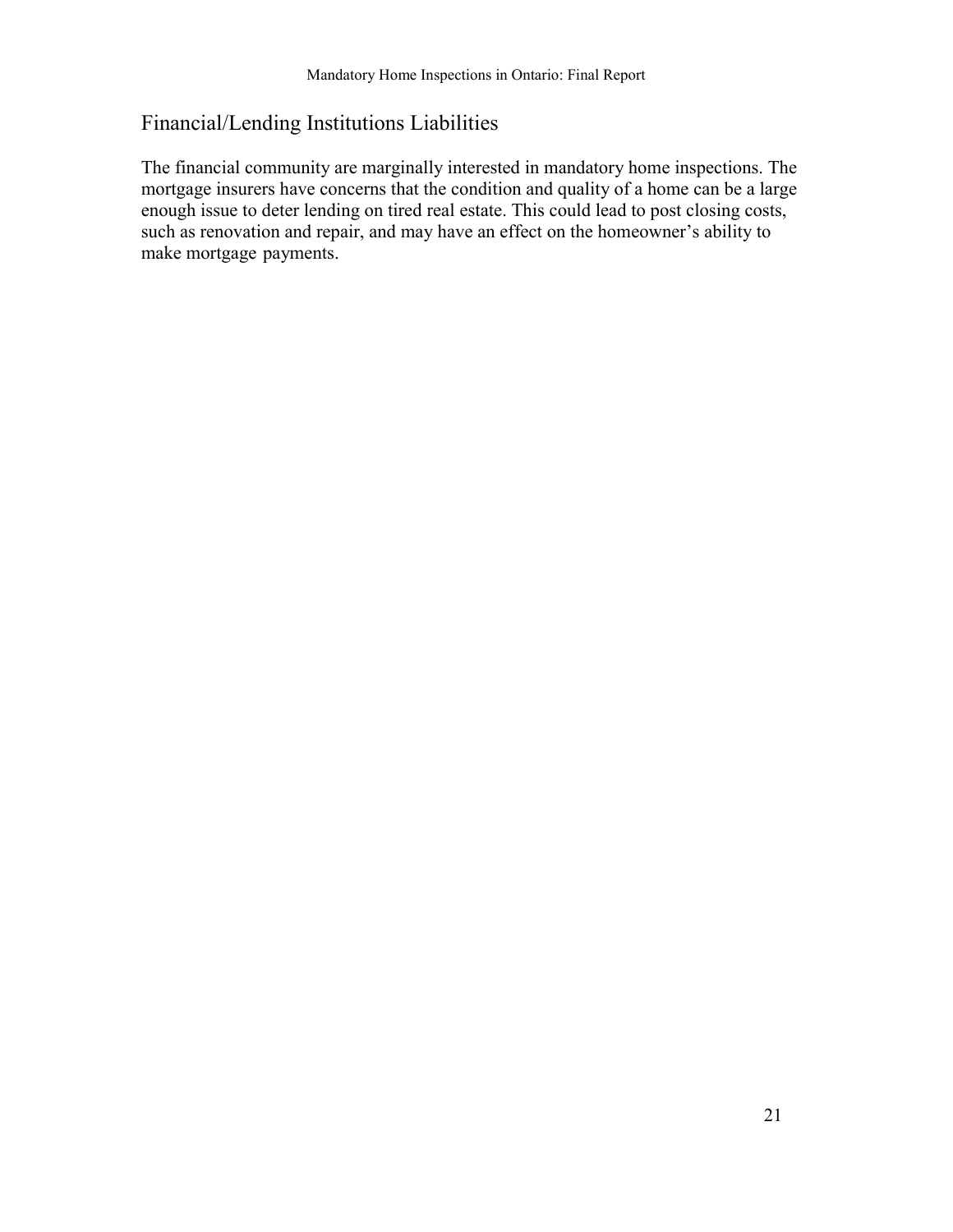# Politics of Mandatory Home Inspections

### The Driving Force

Again, there was a mixed reaction to the question of who should be the driving force behind mandatory home inspections. The real estate industry asked, "Does there need to be a driving force, as home inspections are popular without government intervention?" Most of the industry respondents agreed that the provincial government, either through the Ministry of Housing or the Ministry of Consumer and Business Services should be the driving force behind mandatory home inspections. At the present time, there is no momentum for an Ontario provincial policy for mandatory inspection. Home inspection is clearly a low priority, compared with water testing and other issues.

A spokesperson for the Ministry of Consumer and Business Services stated, "Home inspection complaints within Ontario are so low of a priority issue, that it doesn't even register as an issue". (see Appendix letters from the Ministry of Consumer and Business Services) The Ministry of Municipal Affairs and Housing is responsible for the Building Code Act. The Ontario Building Code is a regulation under this Act, which provides minimum design and construction standards for health and safety of the building occupants. Their legislation does not require inspections where property ownership changes unless there is substantial renovation. The respondent stated, "Should you, as a result of your research, find that there are compelling arguments in support of mandatory resale inspections of homes, I would suggest that you send your findings to the government". (see Appendix letter from the Ministry of Municipal Affairs and Housing)

Others stated that the driving force should be the marketplace. Many buyers know about pre-purchase inspections and realtors are encouraging home inspections in many areas to best serve their interests as well as end consumers. If insurance losses become sufficient, insurers should discuss their needs with a qualified and provincially recognized group such as OAHI. Home inspectors would welcome additional volume but are more concerned that practitioners be qualified. One option is to have standard clauses in real estate transactions requiring that the inspector performing the service be an OAHI qualified home inspector. It is thought that mandatory qualification of home inspectors should occur within the next 10 years and take the form of OAHI powers expanded by legislation.

### The Governing Body

Most of those surveyed agreed that the industry should be monitored by a committee comprised of a number of representatives, including certified members from the inspection industry, the provincial government, the lending community, the insurance industry, the real estate industry and others that have an interest in this industry. It was felt that all perspectives need to be addressed and representatives from a number of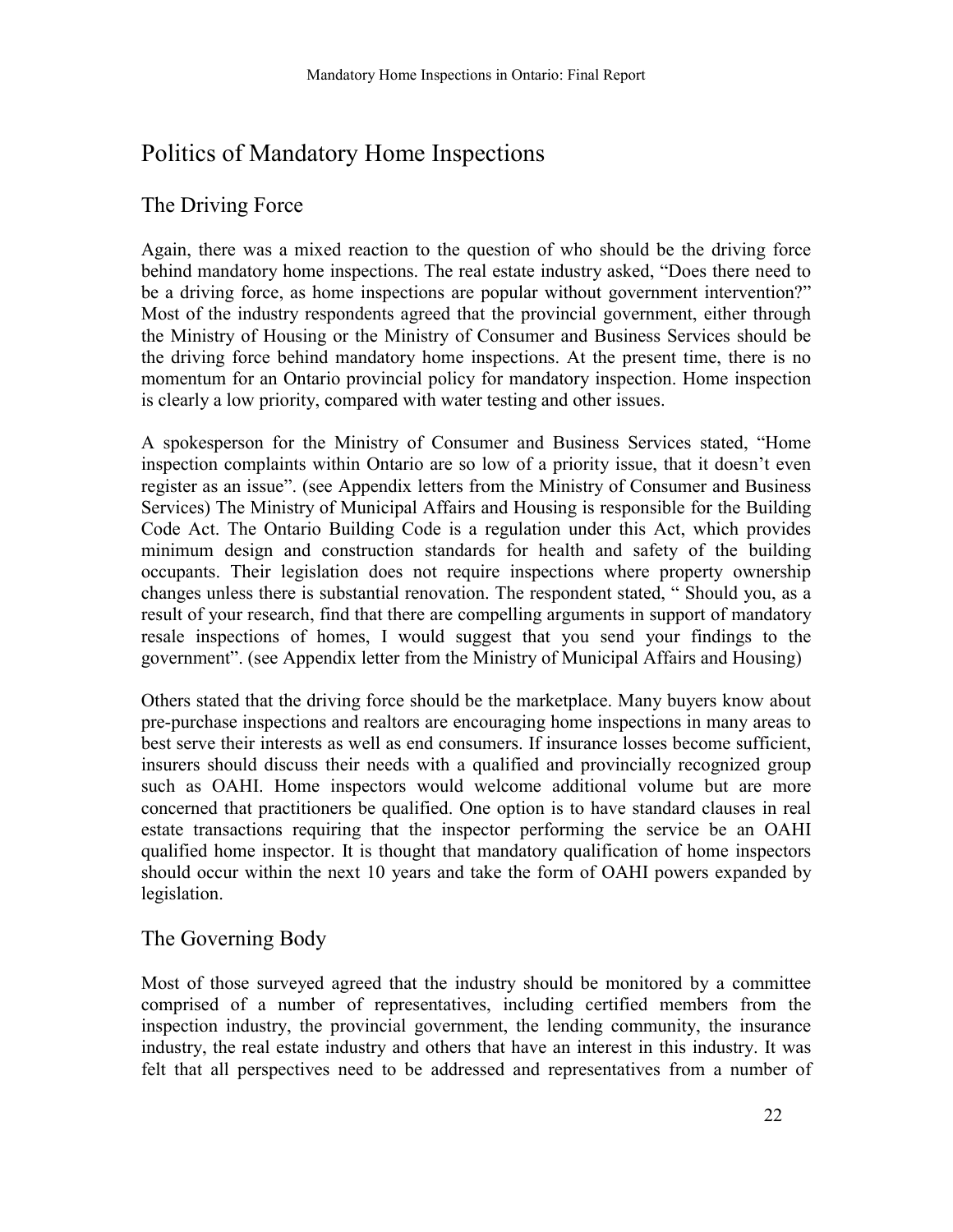industry stakeholders should have a voice on this committee. Others believe that the industry should be completely self-regulated and monitored.

A committee similar to The Real Estate Council of Ontario (RECO), the body overseeing the real estate professionals in Ontario could also be the model to follow. The Real Estate Council of Ontario was established in May 1997, to administer the Real Estate and Business Brokers Act (REBBA) on behalf of the Ontario Ministry of Consumer and Business Services.

The RECO mandate is twofold:

- To administer the regulatory requirements of the real estate industry as set down by the Government of Ontario
- ! To protect consumers and members through a fair and safe and informed marketplace.

In addition to administering the Act, RECO has its own By-laws, which have been used to accomplish certain consumer protection objectives pending future real estate act reform and allow RECO to provide effective governance of the real estate profession. Under the Act, membership in RECO is a condition of registration. All registrants are therefore required to adhere to the terms and conditions of membership in RECO.

RECO is governed by a 12-member Board of Directors, which includes nine elected representatives from the profession and three ministerial appointees to represent consumers, business and government. The RECO Board has established task forces to address issues affecting consumers and/or members. The role of each task force is to identify, research, consult, and make recommendations for improvements and potential legislative or regulatory change. Task forces members include consumer, industry and government representatives, as well as experts on specific areas of concern (e.g. regulatory law). The task forces for the current fiscal year are, Consumer Protection, Election, Code of Ethics and the Real Estate Act. In addition, there are six committees, Audit/Finance, By-laws, Education, Discipline, Appeals and Insurance. Operating revenues are derived from registration fees. RECO operates on a not-for-profit basis, with any excess revenue invested into improvements in compliance, public information and accessibility, education and technology.

Information from the Real Estate Council of Ontario website: about RECO

National standards with provincial certification are considered sufficient requirements for home inspectors supported by rigorous quality assurance to ensure purchasers that they are getting a consistent quality of practice in Ontario.

### The Role of OAHI

Many respondents believe that OAHI should not operate in a vacuum. Greater cooperation and input is needed from a combination of industry interest groups and organizations in Ontario such as, the Ministry of Municipal Affairs and Housing, the Ministry of Consumer and Business Services, the Ontario Association of Certified Engineering Technicians and Technologists (OACETT), the Community Colleges, the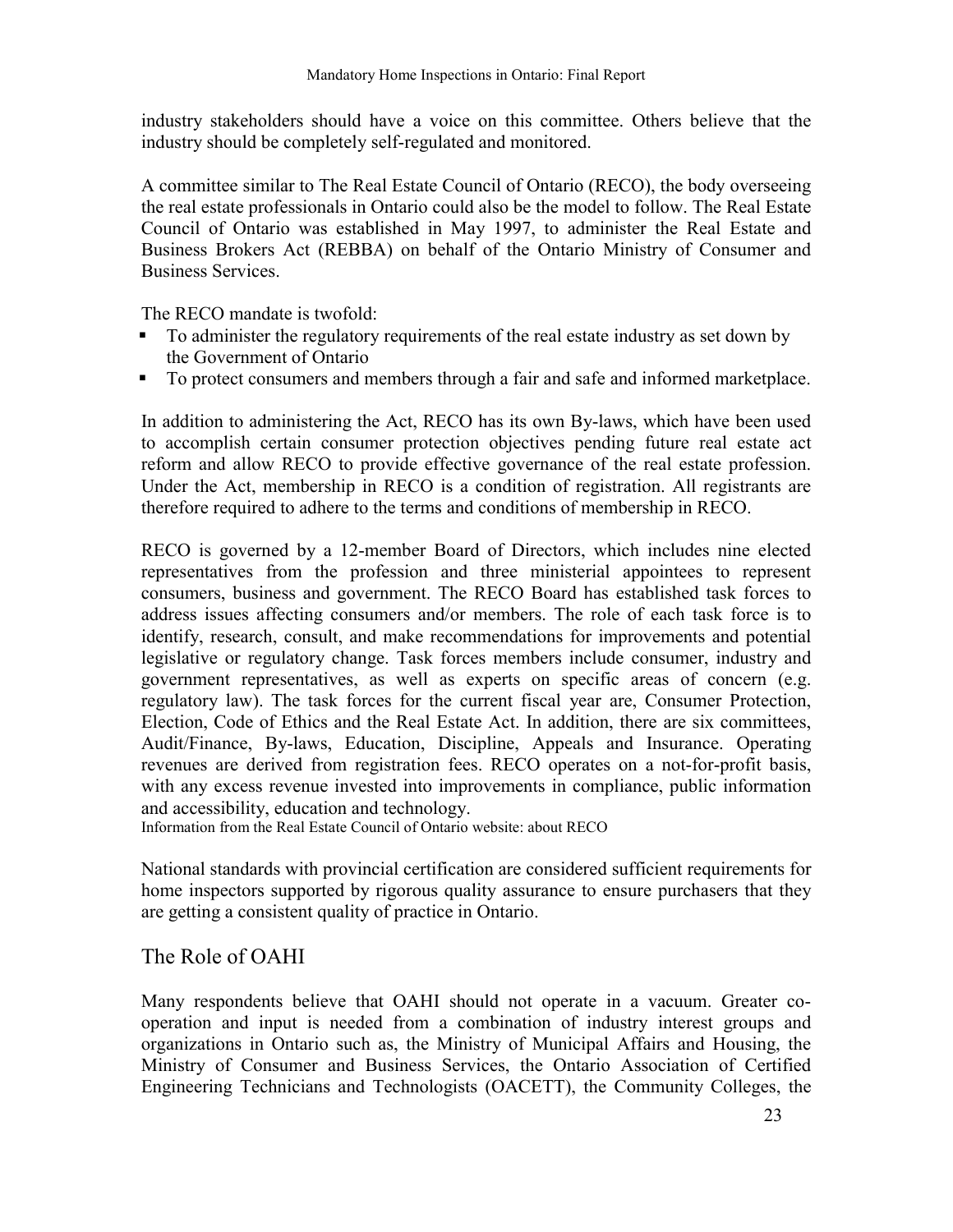Ontario Fire Marshall's Office, CMHC, the Ontario New Home Warranty Program, Banks, Insurance companies, Ontario Real Estate Association, etc. However, some favoured a completely self-regulated industry. It is thought that there are no precedents for a professional provincially regulated body to be controlled by an outside advisory body that might include all of the various stakeholders, who are not directly accountable to the public. The favoured committee in this case would be one comprised of a combination of members from both the Ontario association of Home Inspectors (OAHI) and the Canadian Association of Home and Property Inspectors (CAHPI). There was also a suggestion made that the private insurance companies providing liability coverage to the industry should be a major component in any committee that oversees the industryís activities.

The inspection industry respondents agree that consumers, lenders, insurers, realtors and their own industry would benefit if mandatory home inspections were imposed. However, many home inspectors are more interested in self-regulation and restricting the practice to qualified and insured practitioners. If a mandatory legislation precedes the OAHI efforts to self-regulate and control the entry of inspectors into the profession, most inspectors would support it under the right circumstances. The OAHI would have to be the body that is consulted before any actions were taken. It is believed that since, the OAHI obtained designation legislation enacted in 1994, through Bill Pr 158, it will eventually obtain restrictive practice legislation.

### The Role of Realtors

A realtor should be allowed to provide referrals to their clients just like they provide referrals for lawyers, surveyors and mortgage lenders. However, the list should include 3-5 names. Realtors should be obligated to refer only those who are properly trained and certified. This must become a requirement imposed upon them by their code of ethics or internal regulations. Many agents do offer lists of three or more inspection firms and the purchaser decides which company they prefer.

The Real Estate Council of Ontario "code of ethics" prohibits this practice by stating:

Rule 2: Primary Duty to Client

Fair Dealing with Third Parties

2.10: No Member should make a practice of Steering any Clients or Customers to a particular person for other services that may be required in connection with any Transaction.

Rule 7: Outside Professional Advice

7.1: A Member should seek outside professional advice for each of the Parties to the Transaction and for the protection of the Member where it is reasonably beyond the expertise of the Member to set out accurately and appropriately any term or Agreement reached by the Parties. Outside professional advice would include lawyers, home inspectors, surveyors, accountants, insurance agents or brokers, mortgage consultants, land use planners, and environmental consultants.

Taken from the Real Estate Council of Ontario website: Code of Ethics: Guiding Principles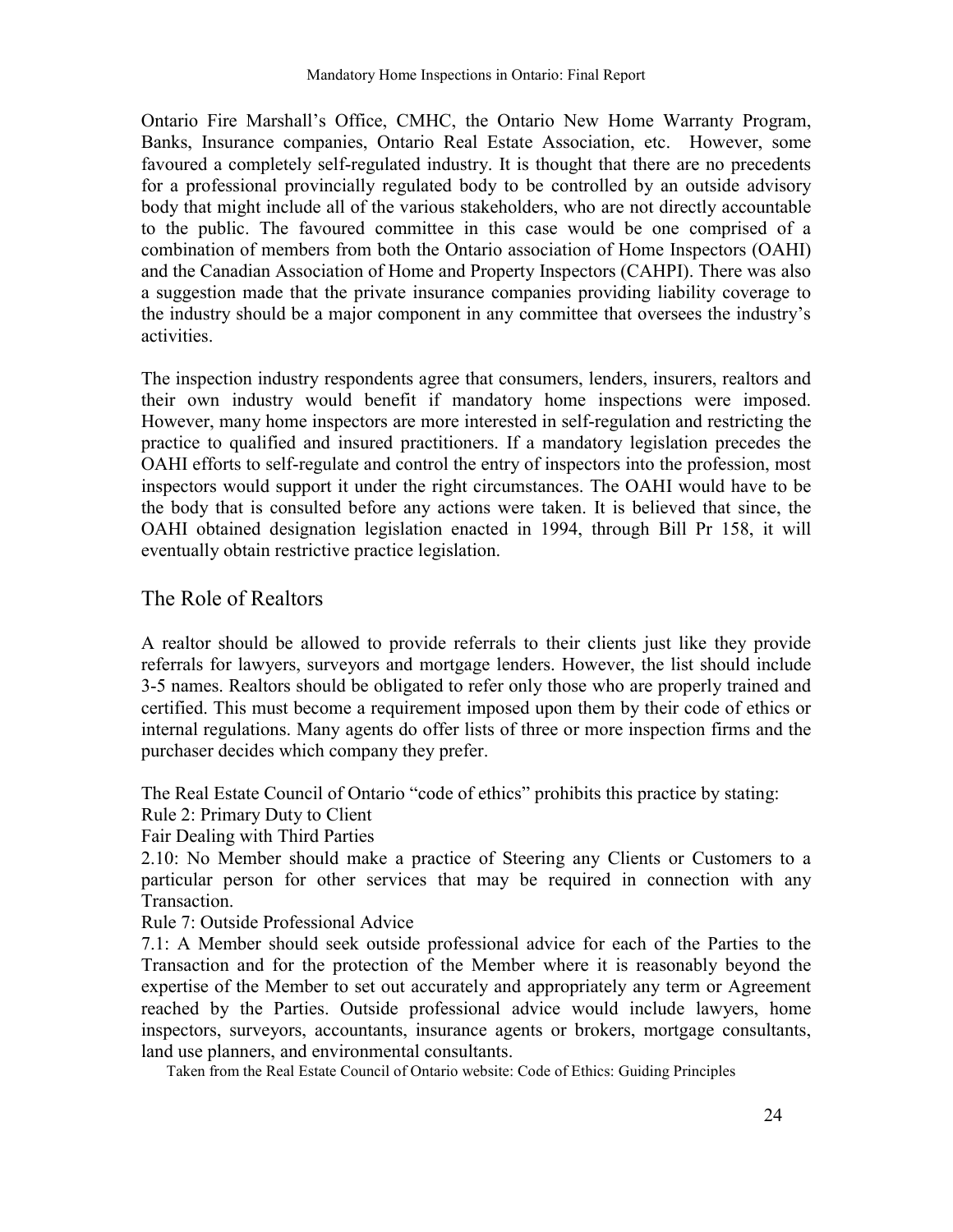However, steering of clients to inspection industry favourites still happens, because real estate in Ontario is a personal services industry that relies on trust and personal contacts. Realtors refer specific inspectors they trust to be competent (or provide a list), and this situation usually works to the advantage of the buyer, but can become a problem for the realtor if a non-qualified inspector negligently performs the inspection.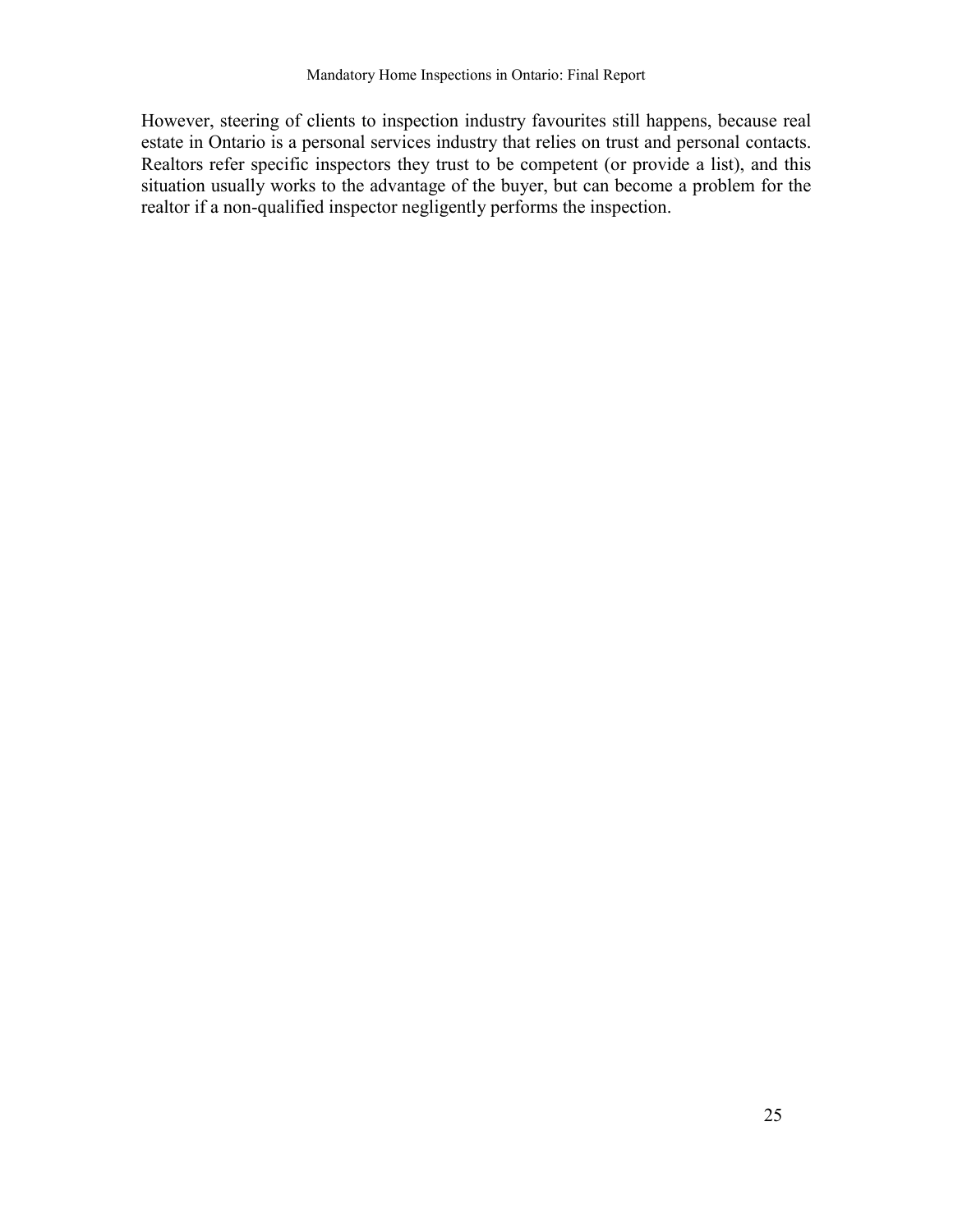# Education for Home Inspectors

### Home Inspection Courses

There are a number of colleges in Ontario that offer courses in home inspections. George Brown, Seneca College, Algonquin College, Fanshawe College, Georgian College and Durham College. The Ontario Association of Home Inspectors does not officially recognize some. Anyone wishing to pursue a career as a home inspector should check with the community college for availability of home inspection courses. If the courses such as the electrical and heating courses are not available at a particular community college, they can be taken by correspondence from George Brown College. The only college that has designed it's course to the new National Initiative is Humber College, who maintains direct contact with the industry to ensure that it meets any changing conditions. They also offer online courses in home inspections, the only one in Canada. The Ontario Association of Home Inspectors offers a "Defect Recognition Course" that is unique in North America. The focus of this course is analysis and recommendations. There are ten modules: Legal Responsibilities of the Home Inspector, Building Safety Issues, Building Envelope, Roofing, Basement Water Infiltration, Electrical Defects, Heating, Cooling and Ventilation System Defects, Plumbing, Structures and Structural Defects, Environmental Issues, Report Writing. The OAHI website, at [www.oahi.com,](http://www.oahi.com/) has information on courses available in Ontario.

Others offer an introductory course for experienced and qualified engineers, architects, builders and tradespersons. The Home Inspectors Institute® Training Course, at website [www.home-inspectors.com,](http://www.home-inspectors.com/) offer a comprehensive 72-hour program held during 9 consecutive days. The course is comprised of formal classroom training for 9 days and field inspections at local residences. Students can plan on 1-2 hours of homework each evening. Classes are kept small, to provide the necessary individual attention and allow for a better learning experience in the field. Some independent firms such as Carson Dunlop and Associates Ltd. are working with Seneca College who offer a ten-course certificate program in Home Inspection, based on the Carson Dunlop Home Study System. Each course is a 42-hour program and they also work with colleges in the U.S.

The Ontario Building Officials Association (OBOA) also offers a number of courses for inspectors around the province. Many of the courses deal with Part 9 of the Ontario Building Code and other topics related to renovation, wood heating, fire safety, etc.

### Inspection Industry Conferences

The Ontario Association of Home Inspectors has made numerous attempts to contact all home inspectors listed in the yellow pages to get them to attend its annual Ontario conferences. Any private individuals/firms can attend the annual CAHI Convention and the OAHI Winter Workshop.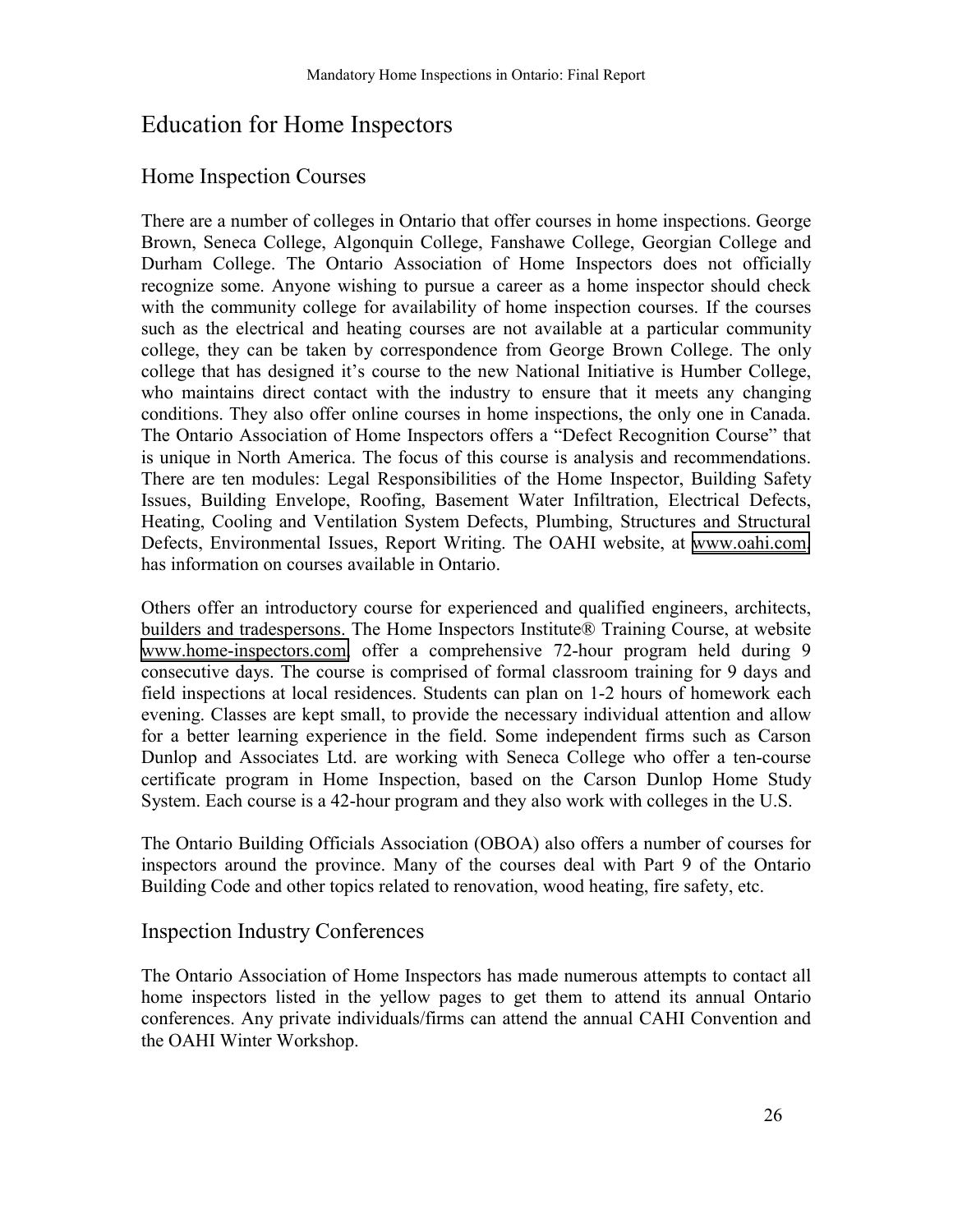# Future of the Inspection Industry

### Meetings to Discuss Home Inspection Issues

Many of the stakeholders believe that a provincial meeting is important for the home inspection community at large to discuss the question of mandatory but it seems like this will be on hold while a great many other issues are worked out. A meeting among home inspectors may be a good idea to introduce the idea of mandatory home inspections, listen to the concerns and address the objections and to garner collective insights into the matter first and foremost. Once the home inspectors are on the same page, then an assembly of stakeholders is a worthwhile idea. If such a meeting is held, it should be initiated by the OAHI (the professional body recognized by the government of Ontario), Real Estate Council of Ontario and the Ontario Ministry of Consumer and Business Services. Those who have their own agenda would not be good for this type of meeting. A meeting to discuss the whole issue of home inspections instead of setting up a confrontational meeting that presupposes a mandatory approach when this is highly unlikely in the era of deregulation that the status quo is thought to be a better approach.

### National Inspection Industry Initiatives

In the past, there have been a number of meetings between the home/property inspectors and the public building officials. The intent of the meetings was to determine if they could work together and have one unified body that would represent their industries, but as separate industries. The Canadian Association of Home and Property Inspectors (CAHPI), the national voice of the home/property inspectors and the Alliance of Canadian Building Officials Association (ACBOA) the national voice of public building officials, joined forces to work together to build a recognizable and professional home and inspection building industry to better serve their prospective clients. (see Appendix article, "Research Highlights – Canadian Home Inspectors  $\&$  Building Officials National Initiative").

### Canadian Home Inspectors and Building Officials Steering Committee for National Standards

The Canadian Home Inspectors and Building Officials (CHIBO) Steering Committee for National Standards has been formed to conduct occupational analyses and establish national occupational standards for Professional Home/Property Inspectors (PHPI) and Professional Municipal Building Officials (PMBO). The steering committee comprises of representatives from the Canadian Association of Home and Property Inspectors (CAHPI) and the Alliance of Canadian Building Officials' Associations (ACBOA) These individuals represent all regions and segments of the industry.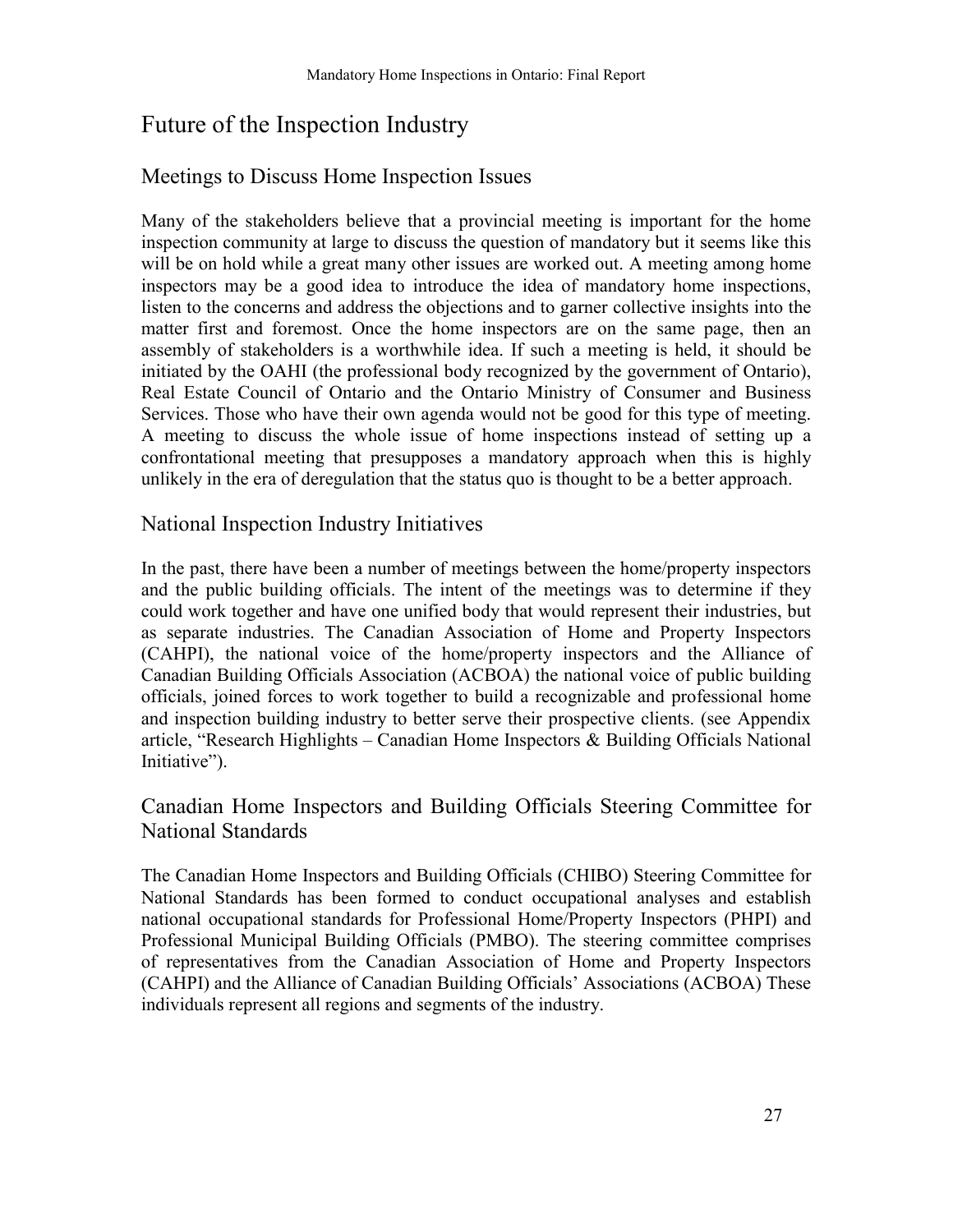The national occupational standards will be used to consider the following activities:

- ! Develop training programs to meet the needs of the PHPI and the PMBO that is specific to each sector, at the same time taking into account the uniqueness of each group and the training that many individuals have already received.
- ! Develop training programs that recognize existing training that PHPIs and PMBOs have received to date.
- ! Establish certification programs that include evaluation instruments, examinations, feedback, and if certification is not issued, appropriate guidelines to help the individual obtain certification.
- ! Establish an accreditation program for institutions delivering educational programs.
- ! Revise existing training programs and develop new ones based on the occupational standards.
- ! Develop curricula that may include prior learning assessment and recognition.
- ! Develop policies for worker mobility.
- ! Promote and market occupational standards, especially to consumers and related stakeholders.
- ! Develop access on a national basis to education training programs via the internet.
- ! Develop a national standard of practice and code of ethics.
- ! Develop formal nationally recognized designations for qualified/certified PHPIs and PBOs.
- ! Consult with stakeholders and provincial organizations to maintain communication and joint ownership.

The objectives of the project on national occupational standards for the private home and property inspection and municipal building code inspectors sectors are as follows: Primary objectives:

1. Develop national occupational analyses that will provide competencies and tasks specific to each sector's (PHPI and PBO) as well as competencies common to both.

- 2. Validate and endorse national occupational standards.
- 3. Publish national occupational standards.
- 4. Market and promote national occupational standards.

Secondary objectives:

1. Establish a partnership between the home/property inspection and municipal building official sectors.

2. Merge common competencies that are similar in both sectors.

3. Bring a better understanding of the roles and responsibilities of the sectors to each other and to consumers.

- 4. Establish partnerships with stakeholders and others consulted in the process.
- 5. Enhance education and training mechanisms across Canada for both sectors.
- 6. Enhance the recognition and value of the professional within the industry.

In a document developed in February 2001 by industry professionals from both the Professional Home/Property Inspectors and the Professional Building Officials titled, "Introduction to Common Core", it describes the skills, knowledge and abilities common to the their professions. The title "Home/Property Inspector" refers to a professional who uses his or her training, experience and professionalism to report in an objective manner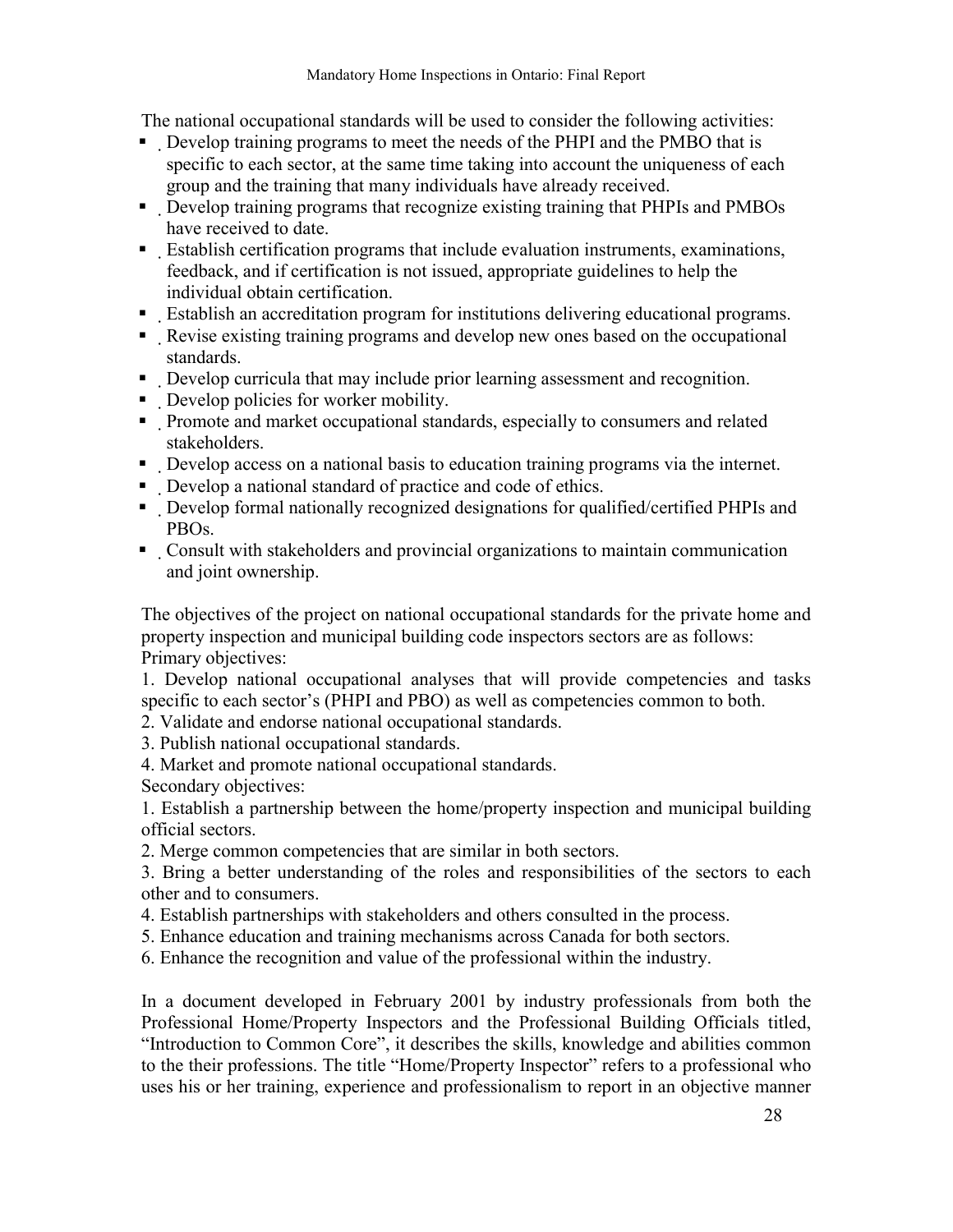on the operation, condition, necessary repairs, and safety of existing properties and dwellings through visual and non-intrusive means and through operating normal user controls. The title "Professional Building Official"(PBO) refers to a professional who uses his or her training and experience to administer federal, provincial, municipal laws, acts, regulations related to buildings and facilities. A PBO is empowered to assess, consult and report on the design, occupancy and construction of structures and buildings, new or existing, in accordance with the applicable laws. This role includes, but not limited to, the review and inspection of renovations, alterations, additions, changes in use, tenant or interior improvements, demolition, construction, and maintenance of properties for compliance with applicable law.

This document reflects the common competencies identified between the Professional Home/Property Inspector and the Professional Building Official. It is not an occupational analysis, nor does it form a part of the analyses developed separately for the two occupations. The prime purpose of this document is to identify common basic competencies for training purposes only.

It is acknowledged that there is a wide diversion of duties and responsibilities, as well as regional differences between the practices of both occupations. This document focuses only on the common knowledge and abilities of both sectors pertaining to an existing single-family dwelling and does not include code compliance activities.

# Initiatives By Public Building Officials

In a report developed by the Building Regulatory Reform Advisory Group (BRRAG) titled, "Knowledge, Accountability and Streamlining: Cornerstones for a New Building Regulatory System in Ontario" (July 2000), recommended comprehensive and wideranging changes to the province's building code enforcement. One recommendation, as stated below, suggests that inspectors enforcing the Ontario Building Code should be certified in the province of Ontario.

- A. Creating Knowledgeable Practitioners
- A. 1. Certifying Inspectors and Licensing Builders

Recommendation A.1.i:

The Chair and Vice-Chairs recommend that persons undertaking plans review, inspection and other Code-enforcement services be qualified to minimum, provincially-established standards for Building Code competency. The Province should develop regulations in the Ontario Building Code, which would establish the rules for a certification process for inspectors.

(see Appendix article titled, "Building Reform Legislation Would Improve Public Safety and Streamline Construction Approvals" Release: November 1, 2001)

OBOA (Message from the President)

Associations & Partnerships: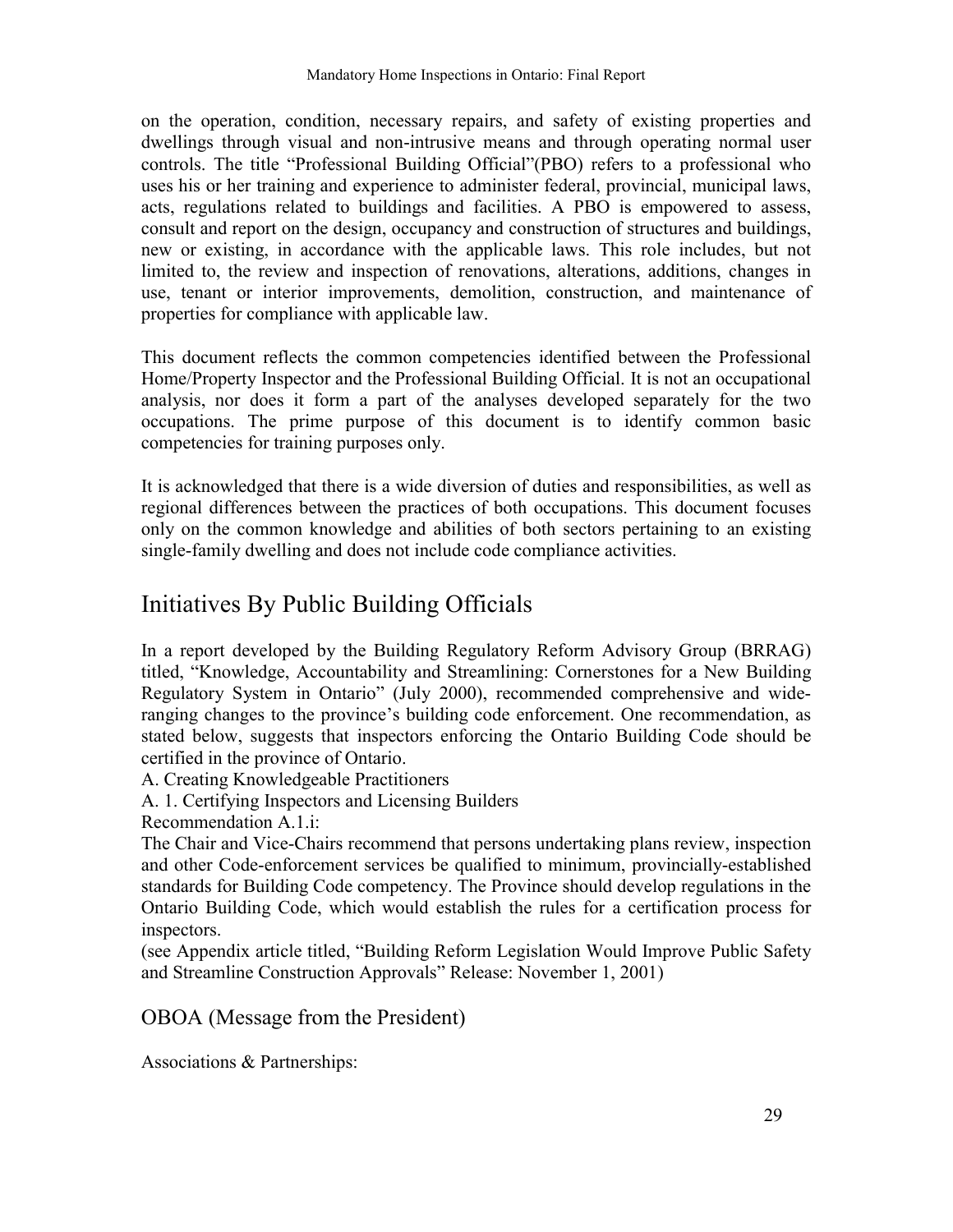Over the past few years many changes have occurred that have encouraged a more concentrated review of how we do business and with whom we do business. We have already met with several associations to explore areas of common interest, as well as how we might better serve our respective members in a more efficient, cost effective and collective approach. Before anyone gets the wrong impression, no one is looking to absorb any organization. One only has to look at other organizations that have the same membership base to realize the potential for cost savings. We are looking at areas such as office administration, services, training, etc., places where we all spend money to provide a similar service. We intend to leave politics out of the loop with each association maintaining their own identity.

Partnerships are happening in our own backyard, in our province and across Canada. Associations and partnerships are indeed the "blueprint for the future" and we will continue to seek opportunities to expand our relationships. One of many innovations unfolding before us is "Objective Codes", a new system of codes that will apply nationally and require a new format for training. As the code development and training process consolidates within Canada and a new national standard emerges, so must the stakeholder groups consolidate to support this most important initiative. OBOA is consolidating its efforts with various organizations in the industry to deal with the new objective codes as well as initiating partnerships to develop national training for existing prescriptive codes.

Another issue closer to home is that of mandatory certification. The government which brought mandatory certification closer to reality is enjoying a second term in office and has renewed our confidence that mandatory certification will become a reality. OBOA and its many potential partners intend to play a significant role in the development, administration and delivery of mandatory certification.

Information provided form the Ontario Building Officials Association website www.oboa.on.ca/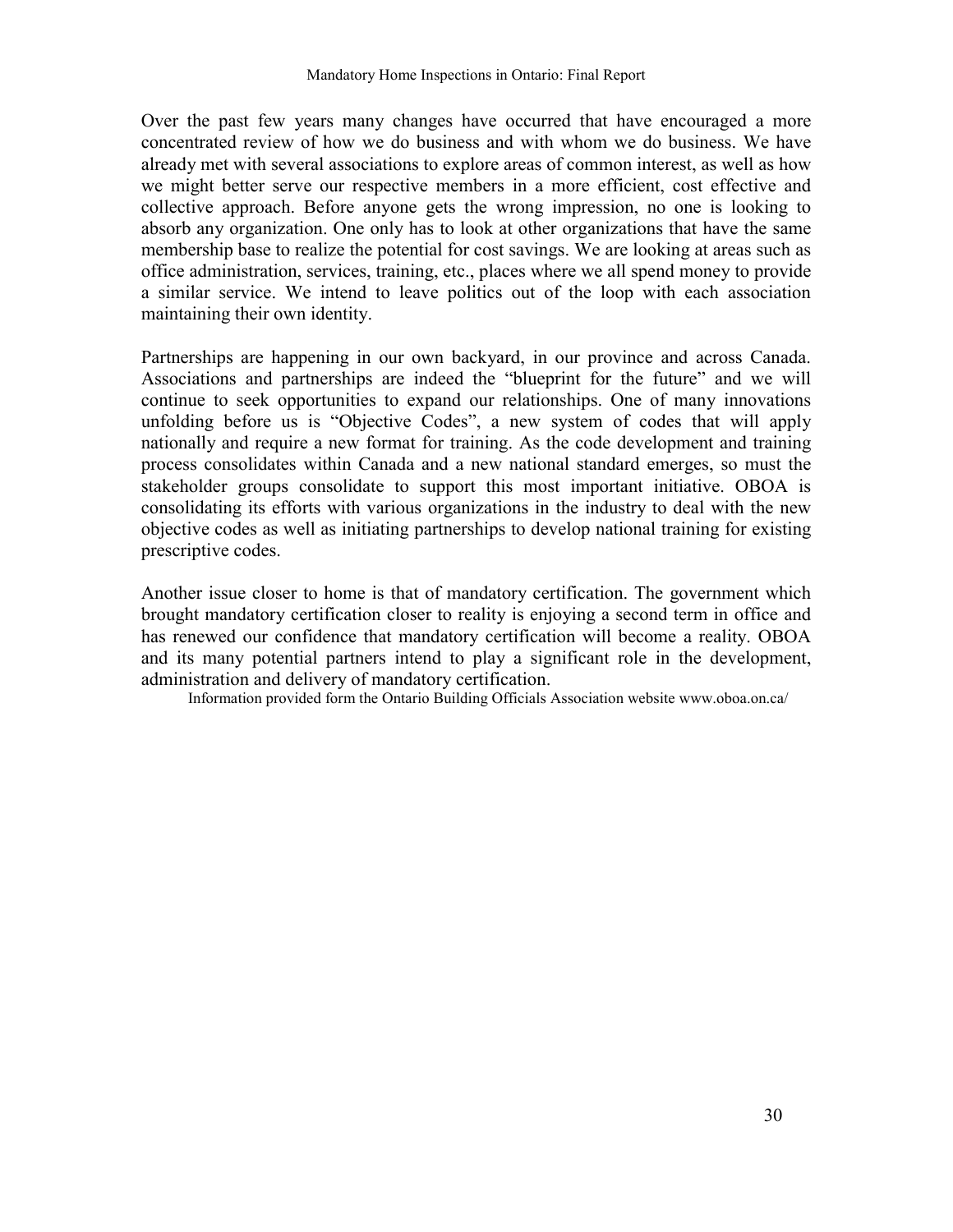# Home Inspection Industry In the United States

### NAR & ASHI 2001 Home Inspection Study

In an article produced by the Realty Times (November 6 2001), the same issue was raised, "Should Home Inspections Be Mandatory?" As stated below, the results of a survey conducted by the National Association of Realtors (NAR) and the American Society of Home Inspectors (ASHI) conclude that mandatory home inspections would assist and protect the interests of home buyers, especially those that are particularly vulnerable, such as the elderly, parents with young children and undereducated buyers. (see Appendix article, "Should Home Inspections Be Mandatory").

### Executive Summary

#### Overview:

Market Enhancement Group, Inc. (MEG) conducted the first-ever National Home Inspection Study during February 2001. MEG was commissioned by the National Association of Realtors (NAR), based in Chicago, Ill., and the American Society of Home Inspectors (ASHI), based in Des Plaines, Ill., to conduct two studies, of home buyers and realtors, about attitudes and perceptions of the role and importance of home inspections in the real estate process.

### Methodology:

The home buyer study was conducted through MEG's omnibus poll, which comprised 1000 telephone interviews divided equally between four census regions: Northeast (250 interviews), Midwest (250 interviews), South (250 interviews), West (250 interviews). Survey respondents are U.S. consumers who purchased a home within the last 18 months. Results are projectable at two standard deviations (a 95% confidence interval). Overall survey results are subject to a maximum sampling error of  $+/- 3.2\%$ . Each of the four census regions has a maximum sampling error of  $+/$ - 6.3%.

The realtor study was conducted through MEGís omnibus poll, which comprised 900 telephone interviews divided equally between four census regions: Northeast (225 interviews), Midwest (225 interviews), South (225 interviews), West (225 interviews). Survey results are projectable at two standard deviations (a 95% confidence interval). Overall survey results are subject to a maximum sampling error of  $+/- 3.4\%$ . Each of the four census regions has a maximum sampling error of +/- 6.7%.

Major Findings: Home Buyers Survey

- Seventy-seven (77%) percent of all recent homebuyers obtained a home inspection prior to the purchase of their homes. Among these home buyers:
- ! 81% had a contingency placed in the contract for the inspection.
- 79% attended and participated in the home inspection.
- ! 97% believe that the home inspection was a good value for the price they paid.
- $\blacksquare$  Only twenty-three (23%) percent of recent homebuyers nationally bought a home without a home inspection.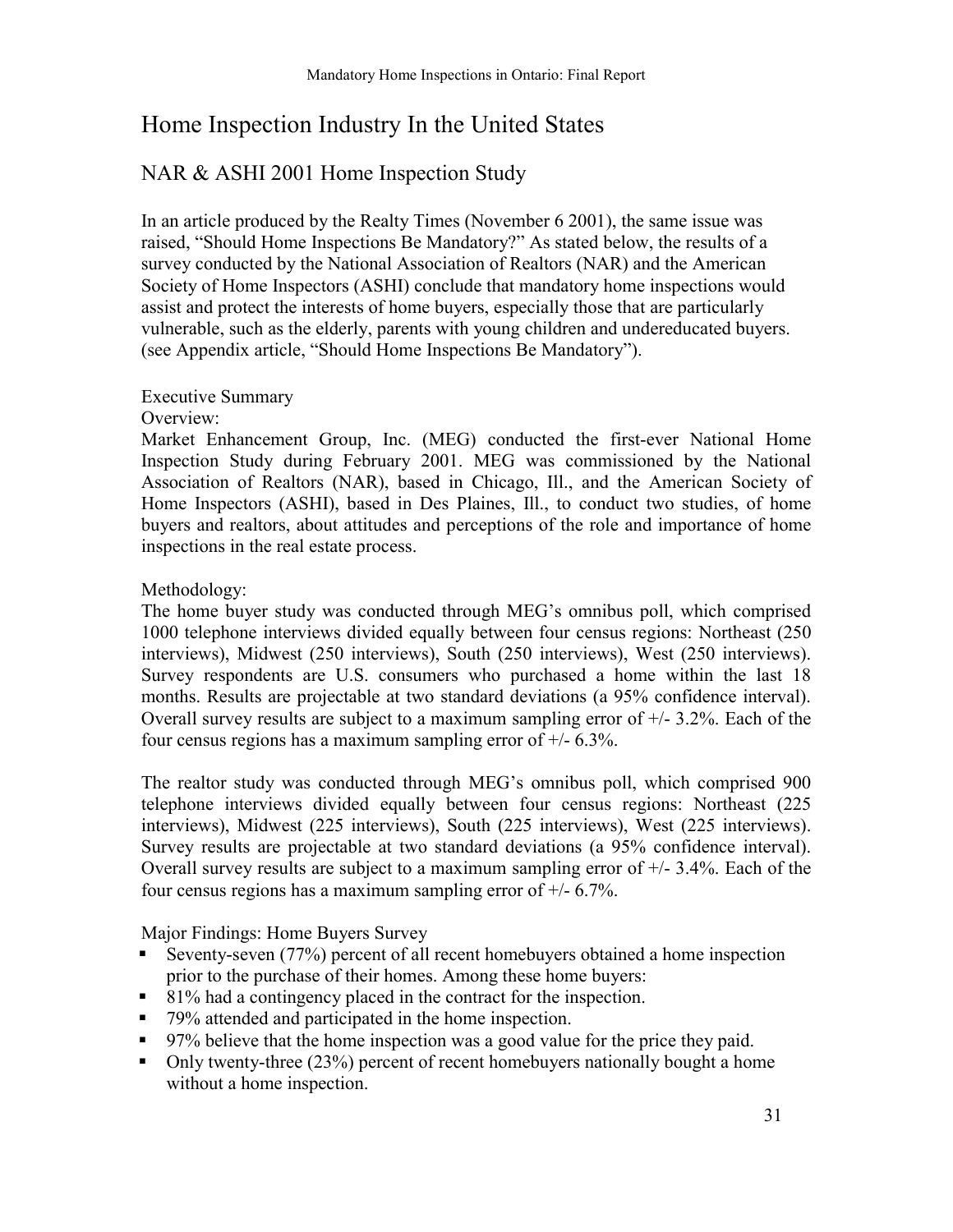Most recent homebuyers nationally chose their home inspectors based upon the recommendations of a real estate agent (69%). Among these homebuyers, 65% were first time buyers and 71% had previously purchased a home.

A majority of home buyers (57%) personally requested home inspections be conducted on properties they were in the process of purchasing, while 43% followed their real estate agent's recommendation to include a home inspection in the real estate process.

More than half (54%) of homebuyers had knowledge of the inspector being a member of a professional home inspector organization. Of those aware of their inspectors professional affiliations, the most frequently (18%) cited organization was the American Society of Home Inspectors (ASHI).

#### Difference by Geography

Incidence of getting a home inspection prior to home purchase was the highest in the West Region (81%) and the South Region (80%), followed by the Midwest Region (77%) and the Northeast Region (70%).

Homebuyers selecting their home inspector based on the recommendation of a real estate agent was the highest in the West Region (75%). For homebuyers getting a home inspection, the percentage of inspections conducted at their personal request was highest in the South Region (65%) and the West Region (60%), followed by the Midwest Region (53%) and the Northeast Region (47%). For home buyers getting a home inspection, the percentage of inspections conducted at the real estate agent's request was highest in the Northwest Region (53%).

Major Findings: Realtors Survey

- E According to realtors, eighty-four  $(84%)$  percent of buyers requested a home inspection as part of the purchase contract
- Nearly all realtors (99%) recommend that the buyer get a home inspection, with 92% saying they ALWAYS make this recommendation, and an additional 7% saying they OFTEN make this recommendation.
- ! Most realtors (84%) have not had any sellers contracts terminated as a result of a home inspection.

Using a mean score on a 5-point scale (with  $1$  being "strongly disagree" and  $5$  being "strongly agree") to evaluate the attitudes about the impact of home inspections on the real estate process, realtors strongly agreed (4.51) that the home inspection increases buyer confidence in their purchase, and they agreed (4.29) that the home inspection increases buyer confidence in their real estate agent/broker.

### Difference by Geography

Nearly all realtors in the Northeast Region (98%) recommend the buyer get a home inspection, with 92% saying they ALWAYS make this recommendation, and an additional 6% saying they OFTEN make this recommendation. In the Midwest Region, all (100%) realtors recommended the buyer get a home inspection, with 93% ALWAYS recommending and 7% OFTEN recommending. Seventy-three (73%) percent of realtors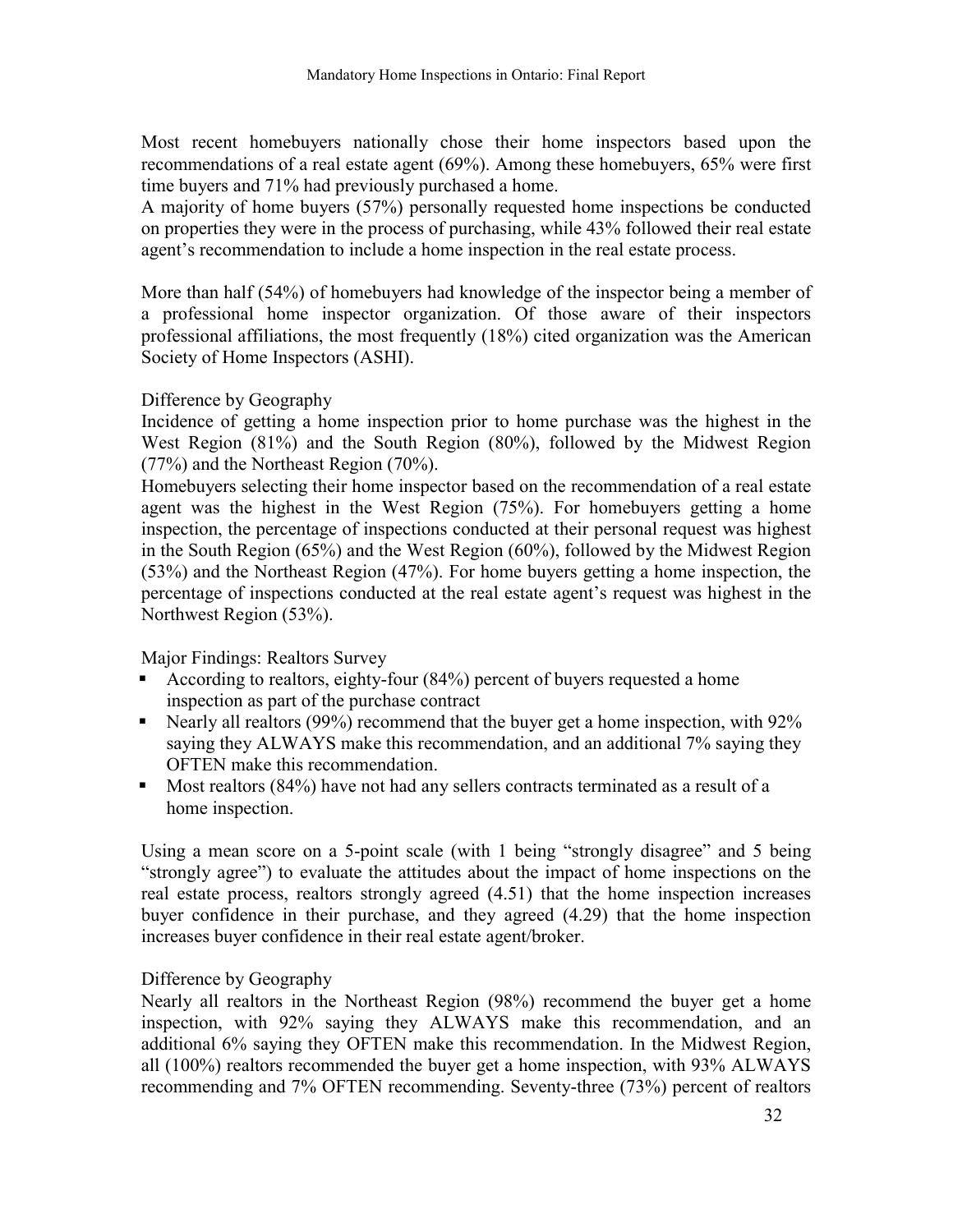in the West Region said that what they liked most about the home inspection process is that it protects the buyers. Following this region were the Northeast Region (63%), the Midwest Region (56%), and the South (54%). The percentage of realtors who did not have any contracts terminated as a result of a home inspection was highest in the West Region (87%) and the Northeast Region (86%), with the Midwest and South Regions close behind (81% each).

Using a mean score on a 5-point scale (with  $1$  being "strongly disagree" and  $5$  being "strongly agree") to evaluate the attitudes about the impact of home inspections on the real estate process, realtors in the South and West Regions "strongly agreed" (4.55) that the home inspection increases buyer confidence in their purchase. Those in the Midwest Region (4.53) and the Northeast Region (4.39) also agreed with that statement.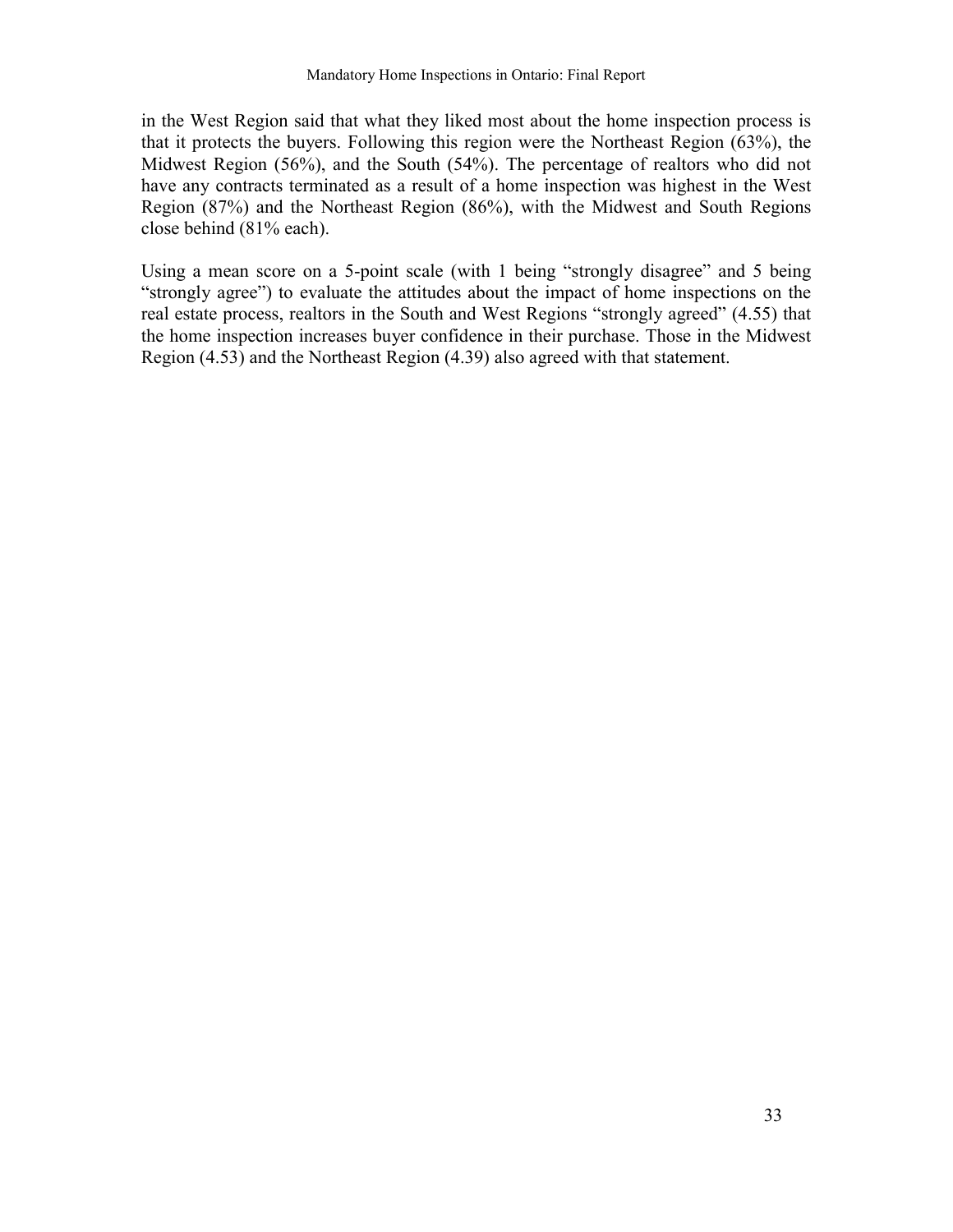# The Final Word

### Voluntary vs. Mandatory

Responses from the industry and other stakeholders indicate that voluntary home inspections should remain the norm. Even though the cost for a home inspection are minimal compared to the overall cost of a house, there would be no real benefit to the inspection industry in obliging sellers and buyers to have a mandatory inspection. However, should there be a mandatory service, it would have to be appropriately managed, since many homeowners are not in a position to evaluate their own need for an inspection. It is clear to most inspectors that the information revealed during an inspection is helpful to a vast majority of clients and purchasers should be encouraged, not legislated, into using inspection services to get valuable information on the condition of their home. Some industry respondents believe certain aspects of the building inspection service can be mandatory  $-$  mostly those services which benefit mortgage or insurance institutions and tenants.

Another respondent stated, "If the concern is competency of inspectors, it should be addressed by mandatory qualifications, not mandatory inspections. If the concern is the condition of housing, let us first agree on the acceptable standard, then we can implement a voluntary program, and if there is a demonstrated need that justifies the cost, a mandatory program. Only then can we reasonably consider the practicality of mandatory pre-purchase inspections." Another respondent provided a suggested and comprehensive breakdown of the portions of an inspection service that could be mandatory vs. voluntary.

| Voluntary | Pre-purchase home   | Current market     | Report             | This type of          |
|-----------|---------------------|--------------------|--------------------|-----------------------|
|           | inspection for home | saturation 80%     | should be          | inspection is         |
|           | buyers              | urban/less than    | confidential       | "confidential" to     |
|           |                     | $50\%$ rural       | to purchaser       | buyer aimed entirely  |
|           |                     |                    |                    | at buyer's needs,     |
|           |                     |                    |                    | intended usage, etc.  |
|           |                     |                    |                    | Orientation of house, |
|           |                     |                    |                    | maintenance needs     |
|           |                     |                    |                    | and improvement       |
|           |                     |                    |                    | advice is provided as |
|           |                     |                    |                    | part of the service.  |
| Voluntary | Pre-sale inspection | Current market     | Report should be   | More stringent        |
|           | for sellers         | saturation         | available to all   | vendor disclosure     |
|           |                     | Less than $2\%$ of | prospective buyers | requirement may       |
|           |                     | houses sold        |                    | increase the need for |
|           |                     |                    |                    | this type of          |
|           |                     |                    |                    | inspection service.   |
|           |                     |                    |                    | Energuide/Building    |
|           |                     |                    |                    | Performance           |
|           |                     |                    |                    | Labelling initiatives |
|           |                     |                    |                    | will provide vendors  |
|           |                     |                    |                    | with a marketing      |

Building Inspection Services in Ontario: Mandatory vs. Voluntary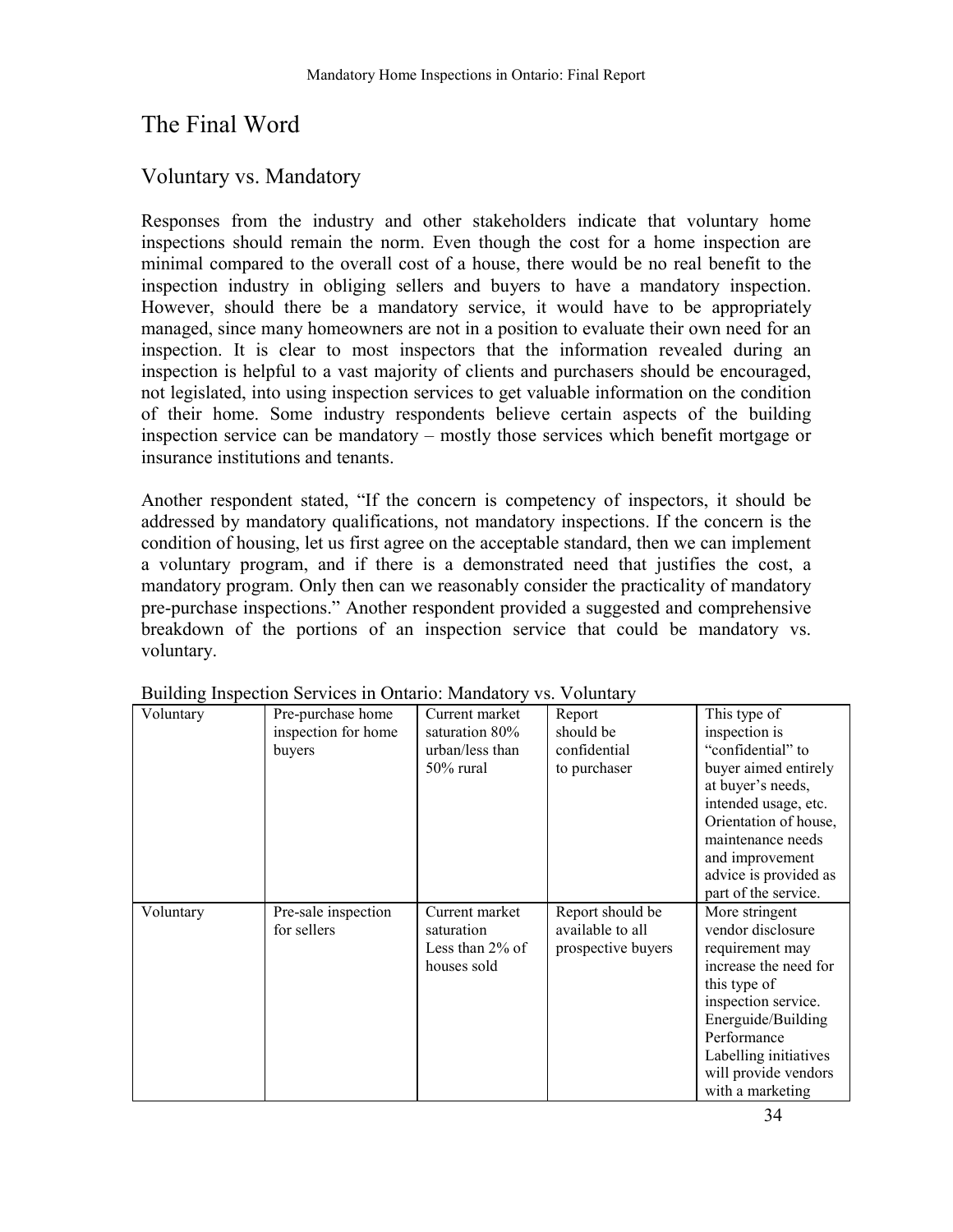|                                                                          |                                                                             |                                                                                          |                                                                                                                 | advantage.                                                                                                                                                                                                                                                                                                                                                                                                                   |
|--------------------------------------------------------------------------|-----------------------------------------------------------------------------|------------------------------------------------------------------------------------------|-----------------------------------------------------------------------------------------------------------------|------------------------------------------------------------------------------------------------------------------------------------------------------------------------------------------------------------------------------------------------------------------------------------------------------------------------------------------------------------------------------------------------------------------------------|
| Mandatory                                                                | Inspections for<br>mortgagors<br>(conventional/high<br>ratio)               | Current market<br>saturation. Only<br>for high ratio $-$<br>internal<br>inspection force | Report is<br>confidential to<br>mortgage company<br>only                                                        | Abridged version of<br>inspection report<br>focusing on major<br>financial risk<br>components/systems.<br>Inspection report will<br>derive probability of<br>replacement,<br>(therefore mortgagee<br>expenditure) and cost<br>over the risk period<br>of the mortgage, i.e.:<br>3 years, 5 years.<br>Report will assist<br>mortgagor in<br>assessing application,<br>especially if the<br>applicant marginally<br>qualifies. |
| Mandatory (with<br>change in<br>ownership, at<br>least every 8<br>years) | Inspection for<br>insurance companies                                       | Current market<br>saturation. Less<br>than $5\%$ .                                       | Report is<br>confidential to<br>insurance company.                                                              | Abridged version of<br>inspection report<br>focusing on<br>health/safety issues,<br>system/components<br>not performing<br>intended purpose/old<br>components beyond<br>life expectancy.<br>Square footage of the<br>house will be<br>calculated. Report<br>will identify risk<br>areas of the insurer<br>and assist to limit<br>their exposure over<br>time.                                                                |
| Mandatory                                                                | Inspection for<br>mortgagors/providers<br>of loans for home<br>improvements | Current market<br>saturation. None.                                                      | Report is<br>confidential to<br>mortgagor/loan<br>company                                                       | Existing house<br>evaluated for current<br>condition and<br>suitability for the<br>component work.<br>Report will assist<br>loans officers to<br>determine scope of<br>the loan.                                                                                                                                                                                                                                             |
| Mandatory (for<br>building owners<br>every 5 years)                      | Inspection on rental<br>units (less than 6<br>units)                        | Current market<br>saturation. Less<br>than $5%$                                          | Report is<br>confidential to<br>building owners, but<br>a requirement of<br>insurance and<br>mortgage financing | New requirement can<br>be implemented into<br>the Fire Code.<br>Insurance companies<br>should also make this<br>inspection a<br>requirement to reduce<br>risk.                                                                                                                                                                                                                                                               |

Table provided by Baker Street Home Inspection Services Inc.

 $\overline{\phantom{a}}$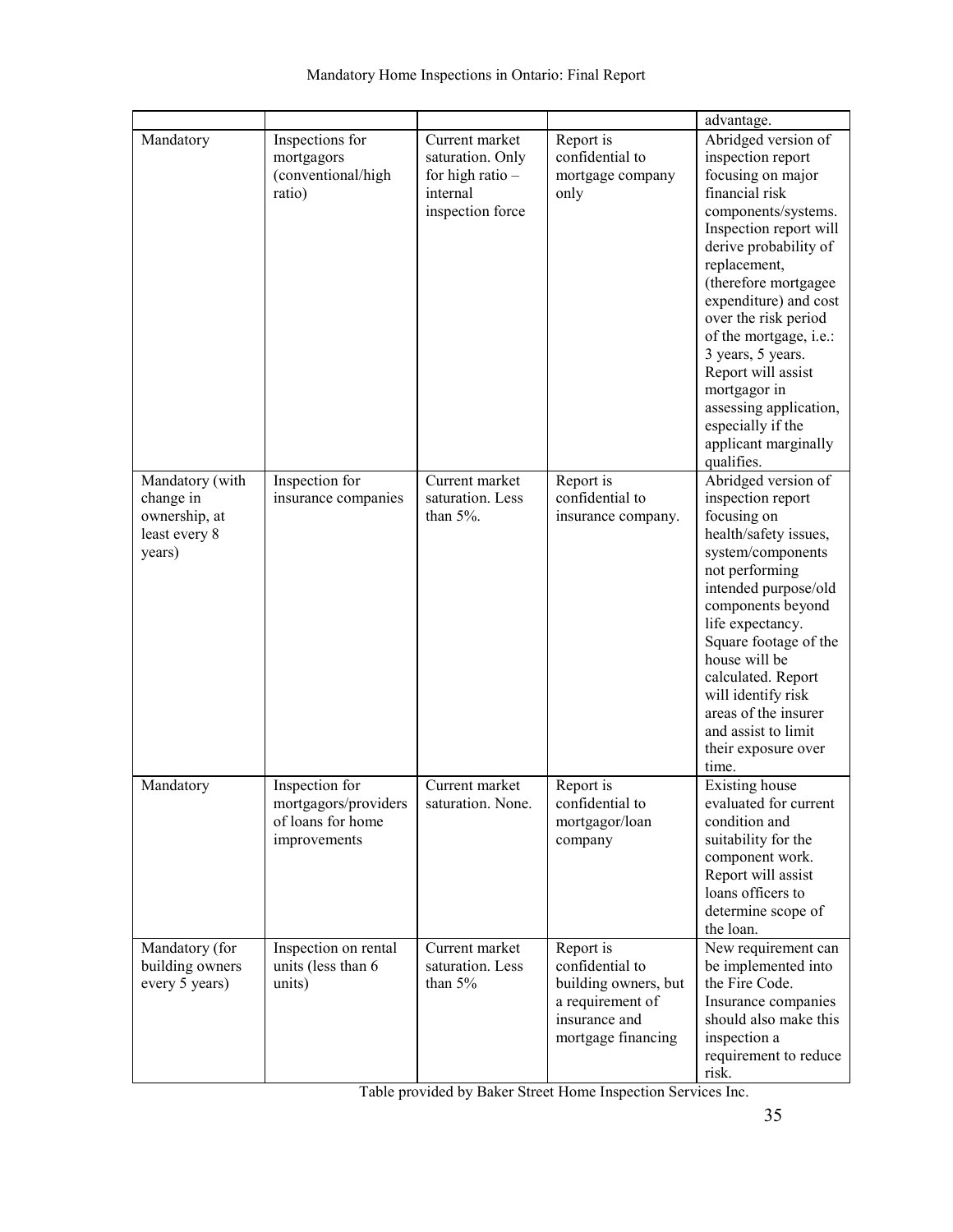### Negative Impacts of Mandatory Home Inspections

It was thought by some respondents that there would be too many negative impacts of having mandatory home inspections. Namely, older houses would become harder to sell; this would prove a hardship to elderly persons, lower income homeowners, and those handling estate sales. There would be cost and time implications, poor quality inspections by non-qualified inspectors and customers' not receiving what they believe is value from the home inspector and/or the inspection. Respondents from consumer groups stated that, "Mandated home inspections are not a perfect solution because home inspections are non destructive and not all problems will be detected. It becomes a problem to offer the consumer some redress when a poor inspection is done but still realize that some problems will not be detected. Offers of purchase are frequently conditional upon a satisfactory home inspection but the protection cannot be guaranteed." Industry Canada states in their Canadian Consumer Handbook – Consumer Tips – Major Purchases, "Keep in mind that home inspectors are not regulated and they are not liable for giving you incorrect information." (see Appendix article from "Industry Canada – Consumer Tips –Major Purchases"). During a CBC Marketplace television program aired in April 1994, comments were made stating, "Home inspecting is a new and entirely unregulated industry. As such, anybody can become a home inspector regardless of qualifications or experience". (see Appendix article, "Marketplace – Your Home – Home Inspectors").

Some respondents believe that the vendor/seller and the real estate agent would not benefit from mandatory home inspections. Many realtors, though some like the benefits of an inspection, feel it ruins some of their deals, since houses are not sold because of major problems. This was believed to be a very narrow minded attitude on the part of these realtors. In some cases, sellers of houses may actually benefit from the knowledge a purchaser gets from an inspection report on their home. Vendors would also be disadvantaged if there were not enough inspectors because of delays in selling the home while waiting for a qualified and certified inspector. Conversely, if uncontrolled access to the inspection occupation were more widely opened to poorly qualified inspectors, this would also be a major drawback. Even though mandatory inspections would cause vendors a disadvantage, there would be benefits for purchasers by getting a professional opinion on the actual condition of the home. Sellers who misrepresent their homes by trying to sell poorly constructed or unsafe houses would not benefit, because the actual condition of the home would be revealed. Also, contractors who oversell home repairs and improvements may not benefit from better-informed homeowners.

Other respondents were concerned that it is possible that some consumers would find the cost of an inspection a burden even if intention were to protect them. There are many "handy persons" who have a good general knowledge of home construction, wiring, plumbing, etc. who are capable of determining the condition of a home they intend to purchase. Certainly homes purchased for demolition, or major renovation, do not need to be inspected. Also, homes covered by the New Home Warranty Program may not need further inspection for some years.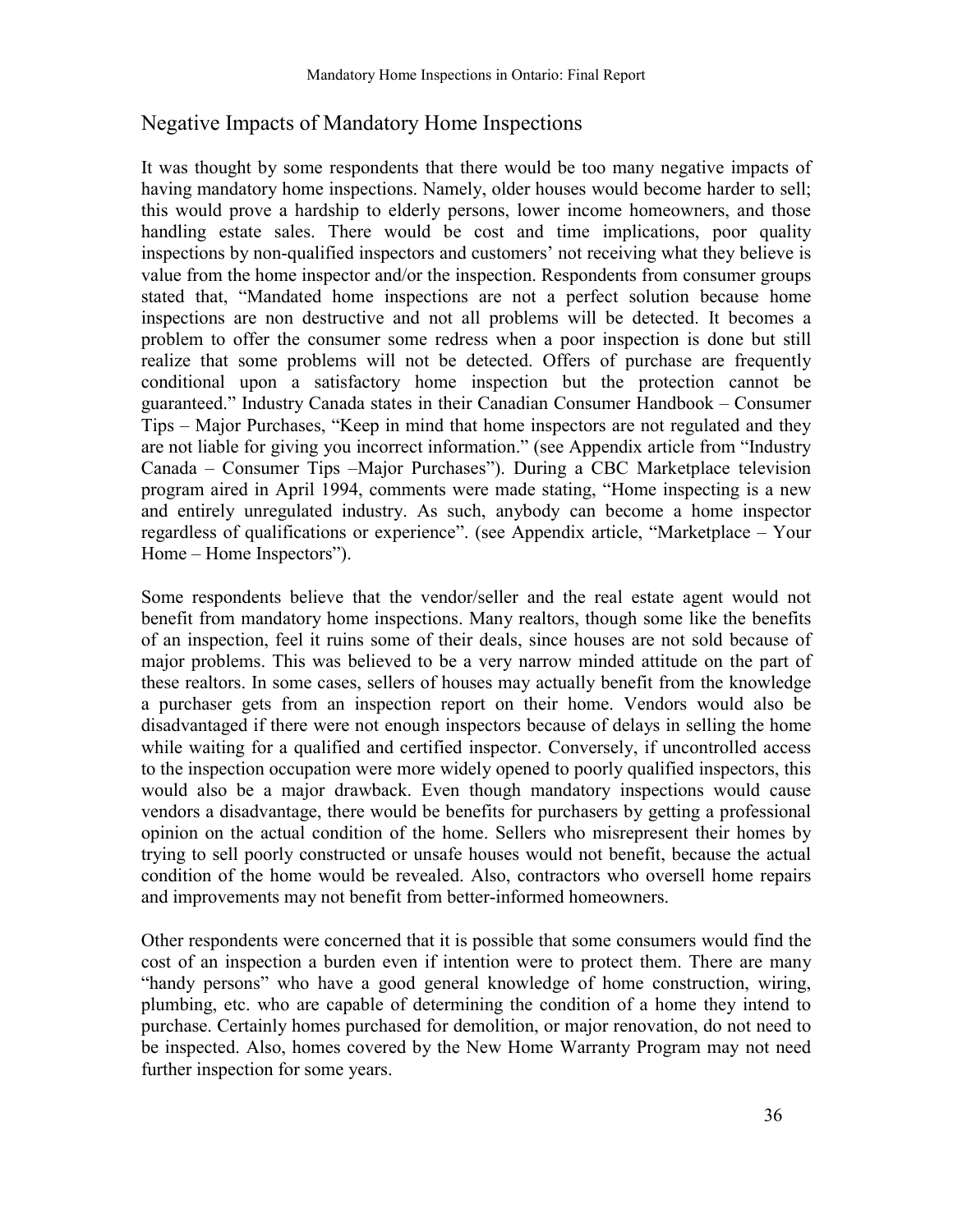The financial and lending community believe that the quality of inspection services offered today by many inspectors is insufficient and a better level of service needs to be in place in the future for purchasers to benefit.

### Positive Impacts of Voluntary Home Inspections

A majority of industry respondents believe that the benefits of a home inspection are becoming well recognised and the majority of sales are being inspected. Purchasers are now benefiting from this service and approximately 55% of homes are now being inspected. This will rise as the new standards are implemented and the industry becomes self- regulating. The home inspection profession is maturing and most practitioners who are entering the field are demonstrating a high level of commitment to their academic training. Business competition and market demands will naturally keep the professional standards high. Those that want the service will seek it out, those that won't accept any associated risks. The level of inspection service as it currently exists is sufficient.

Consumer representatives responded by stating that purchasers will benefit if it remains voluntary, but not as it is now. It is essential that the industry self-regulate and meet accepted standards so everyone can get the same level and quality of service. There are improvements that can be made and the industry must demonstrate that an inspection is worthwhile and do so in the market place. People will pay for inspections if they see that there is a worthwhile benefit. More and more offers to purchase are conditional upon a satisfactory home inspection. Despite the fact that inspections may not find all problems, this seems like a reasonable degree of consumer protection at reasonable cost. One respondent summed up the overall opinions of the stakeholders by stating, "Let's create an environment where it becomes a regulated profession but a voluntary service and let the market force the issue.<sup>"</sup>